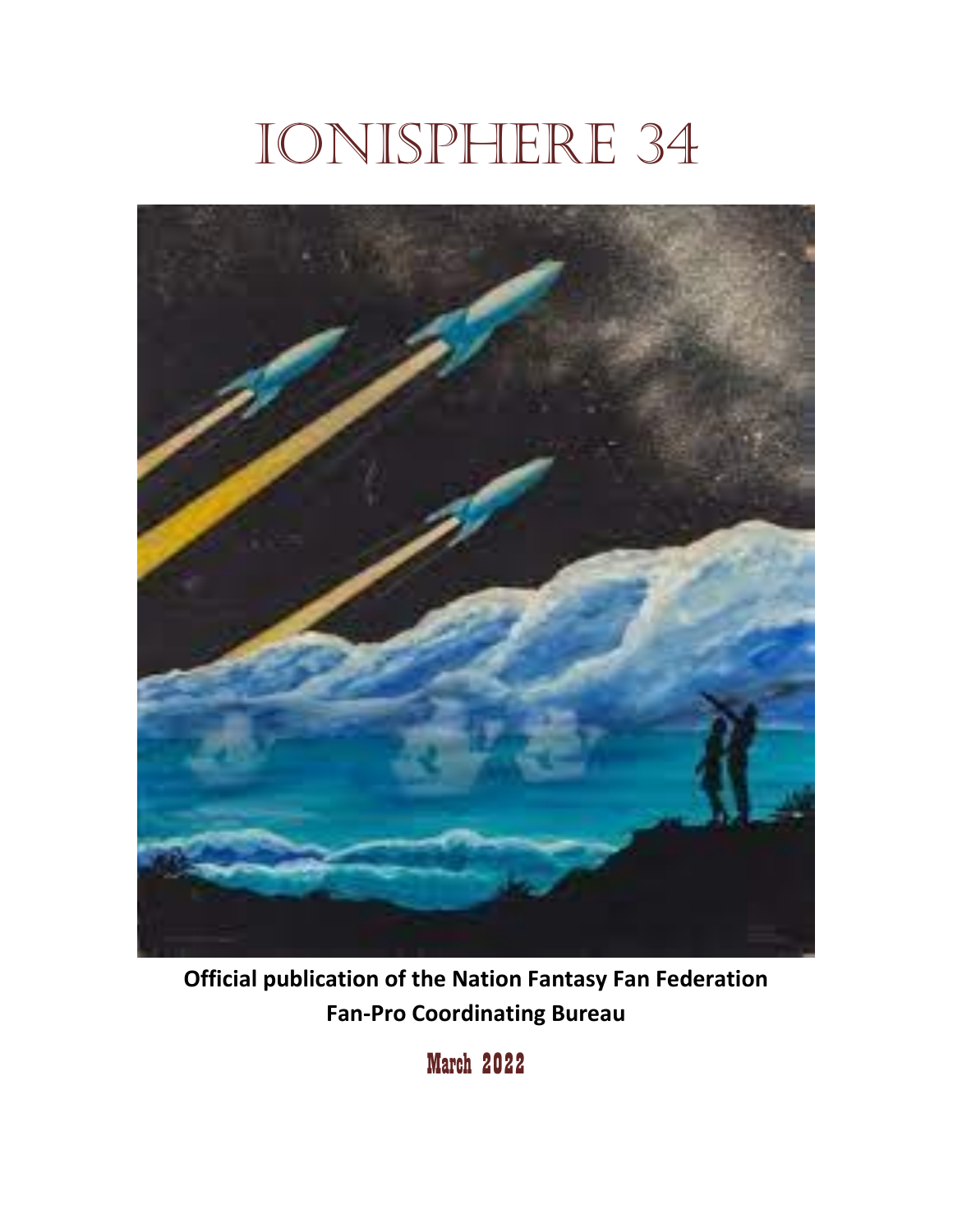## Edited and Produced by JoHN THIEL, 30 N. 19th Street, LAFAYETTE, INDIANA 47904. Email [kinethiel@mymetronet.net](mailto:kinethiel@mymetronet.net).

Published for the National Fantasy Fan Federation (N3F). To join or renew, use the membership form at<http://n3f.org/join/membership-form/> to provide your name and whichever address you use to receive zines. Memberships with The National Fantasy Fan (TNFF) via paper mail are \$\$18; memberships with TNFF via email are \$6. Zines other than TNFF are email only. Additional memberships at the address of a current dues-paying member are \$4. Zines other than TNFF are email only. Additional memberships at the address of a current dues-paying member are \$4. Public memberships are free. Send payment to Kevin Trainor, PO Box 143, Tonopah, Nevada 89049. Pay online at N3F.org. Our PayPal contact is [treasurer@n3f.org.](mailto:treasurer@n3f.org)

## Staff

# **Contents**

Editorial, "State of the Arts", by John Thiel, page three Author Interview: Steve Griffiths, page six Politics in Science Fiction, by Jeffrey Redmond, page ten Author Interview: Roy M. Griffis, page sixteen Notes on Publishers, by Jefferson Swycaffer, page twenty-five Author Interview: Melanie Nilles Going Over the Issue, by John Thiel

Cover by Morris Scott Dollens "Centuries of Wonder"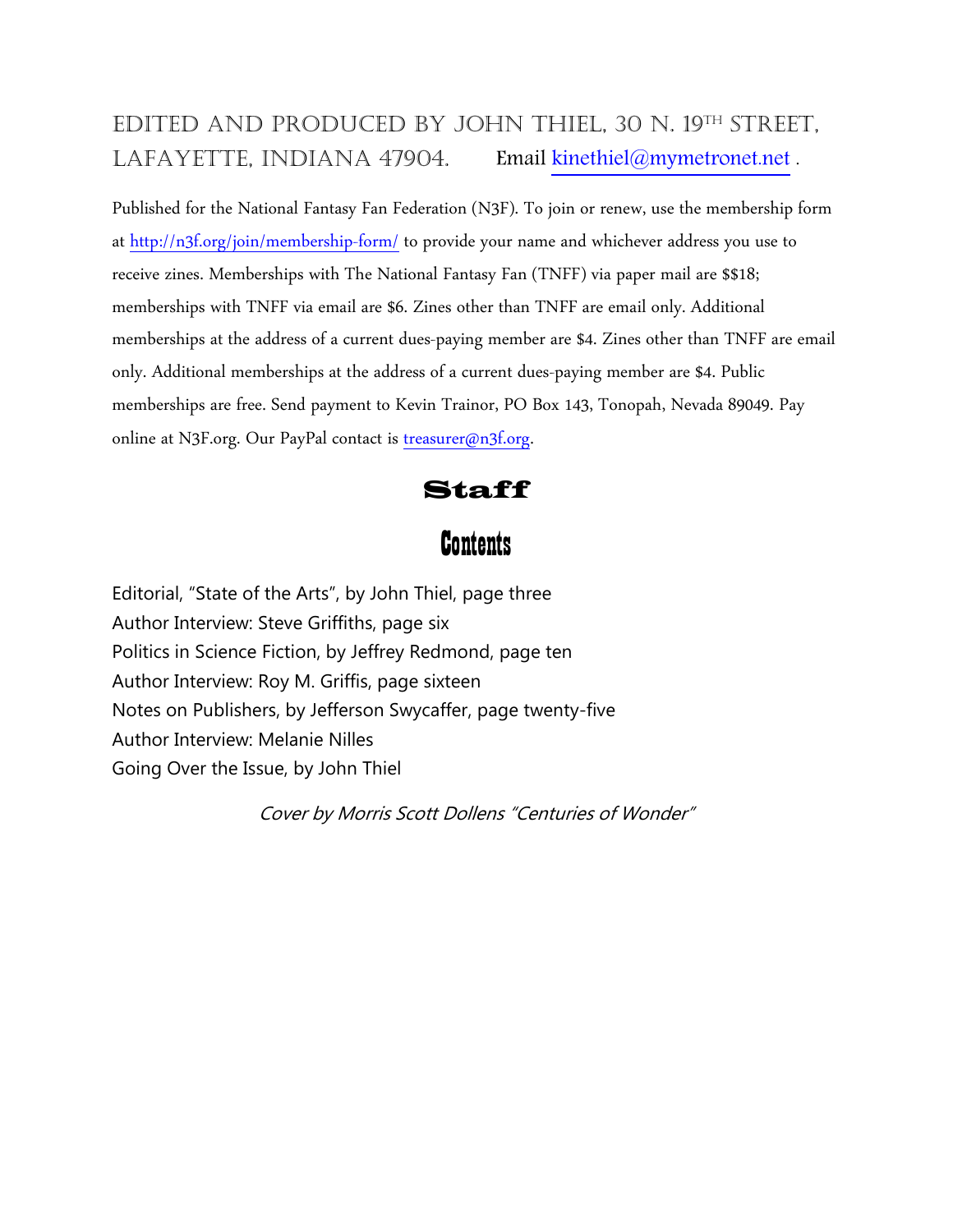#### **EDITORIAL**



**State of the Arts**

With this issue we do a little re-evaluation. It may be time to establish a better, firmer policy for this bureau. Last issue had very little in it, relatively speaking. There were not any interviews and some of my changes in presentation had been dropped, as if I had gotten lazy about the issue. Actually I was not paying it much attention, due to being swamped. You could call it lazy, as I was seeking respite in doing nothing. Well, a lot of that Incoming Problems has dwindled and there is not as much getting in my way—so am I not right in saying that it may be time to do something constructive?

 My interview lack has been well taken care of by George Phillies, who has been sending one name after another to me for interviewing, and all of them are amenable to having an interview; I believe he asked around for interview volunteers when he acquired those names, making use of resources he had or had found and going through established processes, whereas I had gotten all of my interviews via Facebook and the well had pretty much run dry. (Notice I am here mentioning things of a business nature taking place, the workings of bureau activity and official activity, which is one change I am making in the outlook expressed here; we have all not been saying anything about the way we do things or what our activity consists of, and it makes us look rather alien not to be showing ourselves any more than that. People need to know what the heck a bureau does and what goes into it or they are not looking at very much besides presentational items. I hope some other bureaus take note of this and get themselves more visible.) Coming up are some interviews that seem to me to be more dynamic than the ones that have most typically been presented here, as they come, for example, from among people seeking publicity and having some involvement in promotional activities.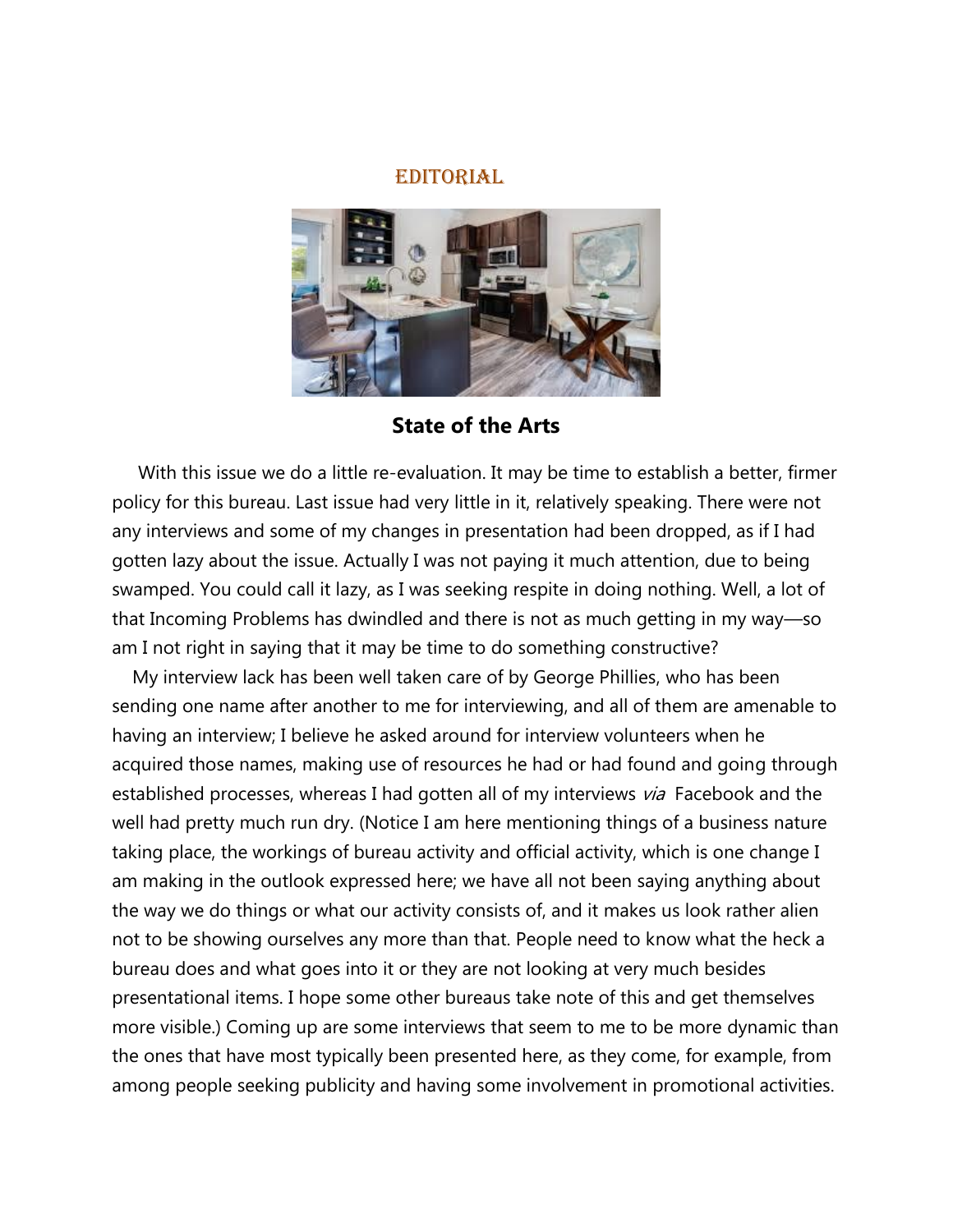That's just what I like to find—activity and interactivity. The coming interviews take note of activity occurring between writers, publishers and readers. The ones I've been getting seem very *au courant*, too, much like the interview we had with Nathan Warner was. The "joint" is beginning to "jump".

 I often think that science fiction is being rather slowed down or retarded both in its writing and its appreciation of such by the growing environmental effect which is surrounding us of things that were once thought of by science fiction writers as future possibilities; why write something new about what is there? Chain stores may not seem like science fiction to some but they do to me—they affect us sociologically and maybe even anthropologically. Superhighways were seen by science fiction as being what they are now, a perpetual motion of humanity. We now have a huge space program picture and astronomical discoveries and speculations that we hadn't seen much of before, all this happening since the time when there was nothing really happening space-wise until sputnik was sent aloft. Just think of it now, that was before some of us here were born. (My run-on sentences are intentional; I keep looking at wavy green lines beneath them.)

 Some of our work here is being done over a great void of inactivity which is appalling to see or be suspended over; I keep thinking that if it is a void, it needs to be explored are we not explorers of the void? Like, what is a void? As scientists have been saying, it is apt not to be plain nothingness. What lies beyond our expectations? Does the presence of a void not beget creative energy and open thought—bringing the mind to liberation? Heh, it does just that. Think of the scientists, on one planet with a whole universe to speculate about, and likely more beyond that—nothing limits space, and anything might fill it….including things not conceived of at all, at the present time. Well, when there is nothing much, it is up to us to produce something. Then WE will have something to look at, to speculate and re-speculate over, even if no one other than ourselves sees it or knows it exists [a point to be discussed, if we expand into discussions]; and it may be that it will start to become visible elsewhere and that others will join it. One way of making it visible has been to write publicity about it—most of mine has been posted through Facebook, to let some of you in on the secret of what I do and where I get things. I have found that when I mention the National Fantasy Fan Federation on one or another science fiction pages of Facebook, three major comebacks of commentary are disinterest, ignorance and antipathy. This is the same thing I encounter when I say or display anything nice about myself on Facebook, and I notice others there experiencing the same thing—it's traditional to put something down if it seems positive. It would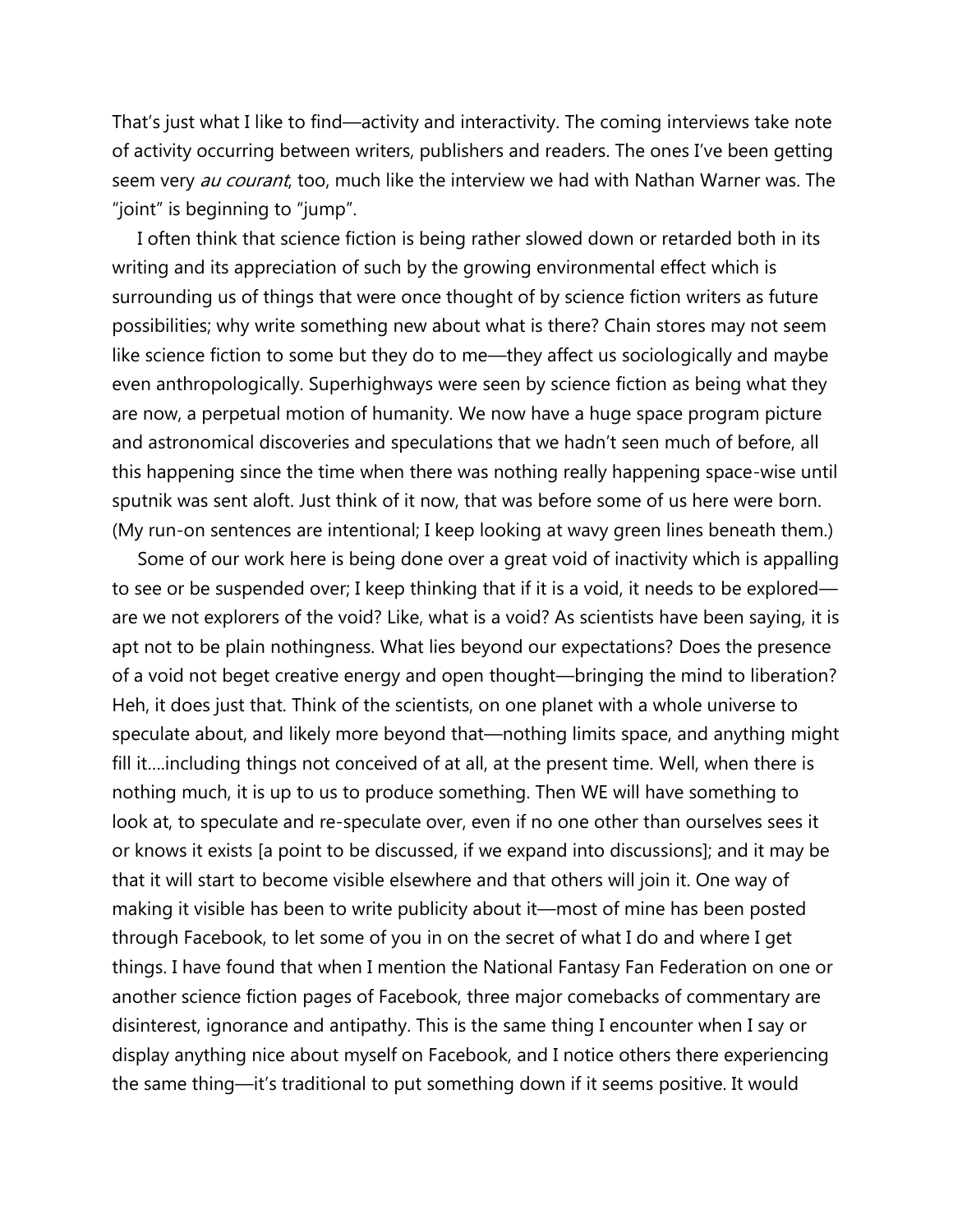seem to be an assault on the ego, but I find when I post enthusiasm about the NFFF there is the same reaction about the organization, so this is not just antipathy toward individuals. (Here I am discussing the surrounding terrain, part of the environment, rather than not saying anything about it—it is a sort of foray, in the doing of which I am being active.) FAPA also gets put down when someone posts about it, so it isn't just who posts it that gets put down.

 Do you see that I am discussing the doing of things here, and outlining what doing some things may consist of? We need to have some idea of what to do before doing anything, and I think those ideas need to be well formulated, and then we are developing into a known and delineated social entity. It wasn't all here waiting for us when we got on the internet—we had to create it or re-create it ourselves, and what we have done so far has been only partial, with many of us looking at what we have done with disappointment since it hasn't gotten fully accomplished. Fandom originally had to be devised; now in this interlude it has to be re-devised. The point in doing it is to do something other than watching it nihilistically vanish because we have stopped doing it or lost interest in it because it wasn't already there complete.

 Later on in this issue you will see an article by Jeffrey Redmond which shows what has happened to a lot of fandom. If they haven't been diverted out of their normal activities by the space program, they have been diverted by political interests. These may be something we need to have; they are discussions of what constitutes or goes on in science fiction fandom. They are at where the money is at, the money that rents out a hotel and establishes it as a place where a convention is to be at. But often there is nothing much to a convention besides the being of its being a convention. Everything there consists of getting it all together and discussing the fact that it is being held. Then there are meetings about when the next one will be, and who will win awards in awards ceremonies. They have not established enough happening at the convention, because the politics of it is what is involved. That seems to me to be what a lot of fen are doing and discussing, the making of events, leaving behind any concept of the attending of events or the doing of anything at them. This is because the politics of the matter is that much of an effort. Perhaps we have divisions of fandom—military fandom, political fandom, space fandom, media fandom and our own fandom, which should be considered central fandom. We need, I think, more discussion of fandom—what comprises it and who is in it.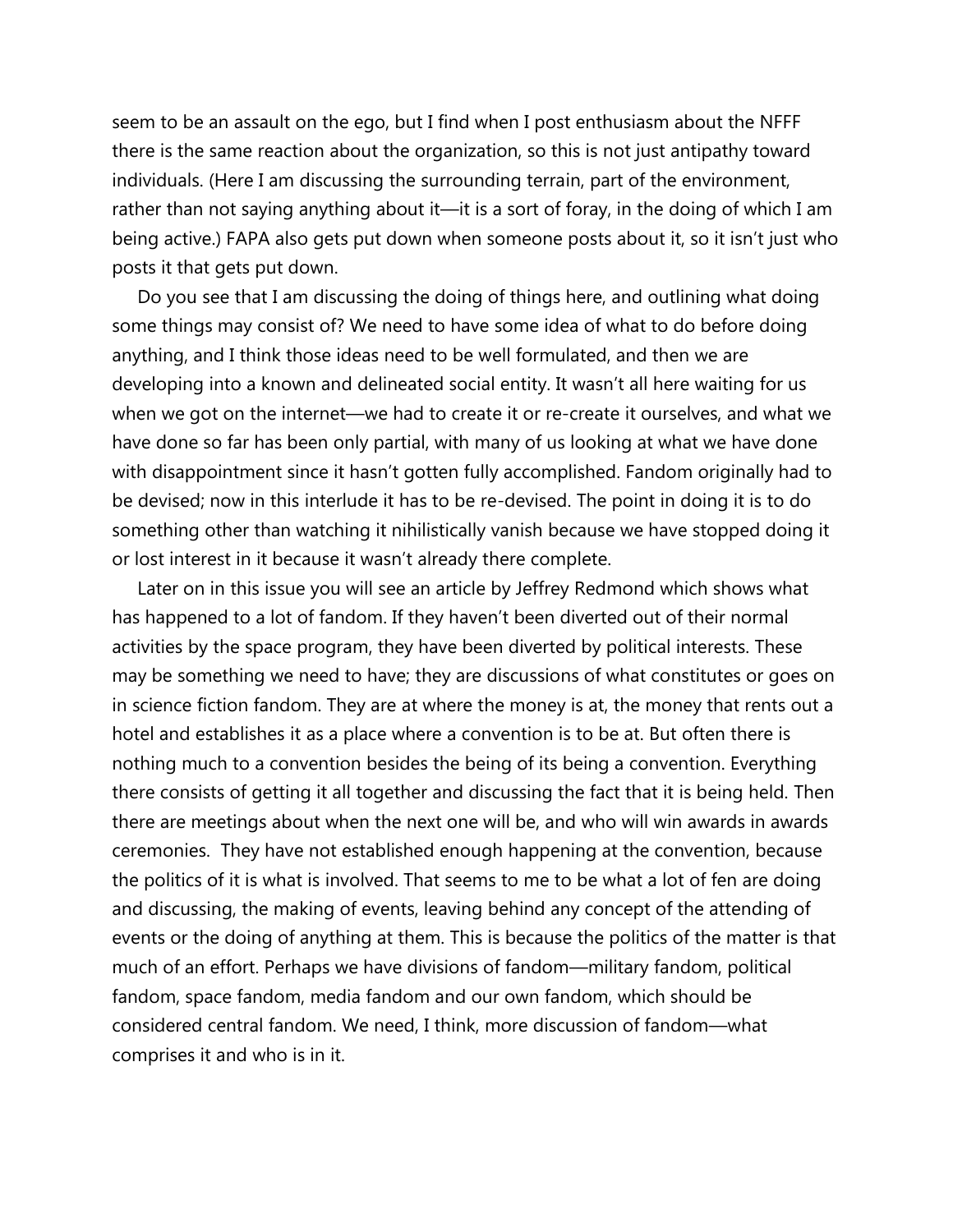Ionisphere will be swinging over to the investigation of fandom and its recourses and resources in the coming months.

# AUTHOR INTTERVIEW: **Steve Griffiths**





 **Steve Griffiths says this is his first interview. He was introduced to us by Thomas Weiss, who is a member of the National Fantasy Fan Federation and one of three men working on production of the book. As a beginning writer, he is off to a fast start with a book that has a**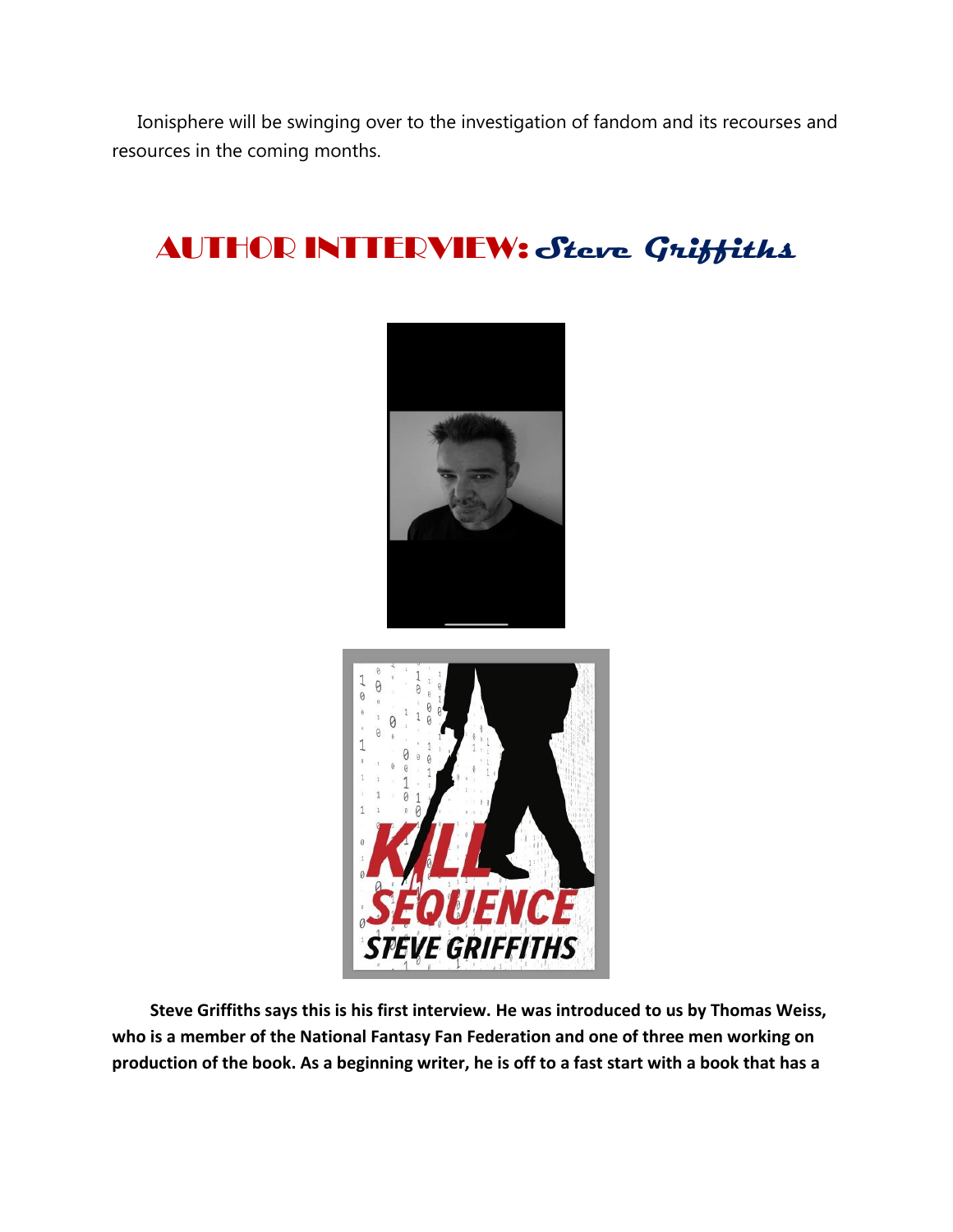### **new attitude toward action thrillers. His email address is [griffiths153@sky.com](mailto:griffiths153@sky.com) . Here is what he has to say about that first publication.**

**IO:** Your book KILL SEQUENCE is said to be a debut coming out later in February, so it is my pleasure to be interviewing you at the start of being a published writer. How do you view your prospects from this early viewpoint? Will the book sell well, will it meet with good reviews, do you think?

**SG:** The pleasure's all mine; thank you!

 I'm an unknown author, so I'm being realistic with my expectations when it comes to sales—readers will naturally gravitate towards authors they're already familiar with.

 That said, I've honestly been moved (almost to tears, in a couple of cases) by the resoundingly positive feedback I've had so far. I do think KILL SEQUENCE will find its audience, but iit might happen more by word of mouth than publicity drives.

 I've also been blessed with an incredible cover by the artist Matt Margolis. I was totally floored when I saw it.

**IO:** It is a very effective cover. You seem to be working from a writing establishment, as I heard first from your agent or promoter, and he said he is gathering publicity for the book. I'd like to know more about the publishing milieu you are involved with. How did you approach them with your book, what inquiries did you make, what did you hear back from them, and what process was followed? I think others thinking about going into writing would like to know about this too. Also, how did you decide on the publisher you have?

**SG:** I don't have an agent. My contract for Kill Sequence is with Conservatarian Press, who are an independent publishing house.

 The process of finding an agent and/or publisher can be too long and painful, especially for an unknown author. I did a lot of research on how to go about selling my book, and started querying agents in March, 2021. Around half of them rejected it; the other half didn't reply at all. I'd heard this was perfectly normal—many successful authors query up to a hundred agents before finding the elusive "Yes", so the key was to not lose heart and not give up. After I'd been rejected by about twelve agents, I started looking into the indie scene—small publishers that will accept queries from un-agented authors. Around July time, I had two offers from two different indie houses, one of which was Conservatarian Press. I had lengthy conversations with both before deciding on CP. My editor at CP, Tom Weiss, really seemed to share my love of the characters in Kill Sequence and was eternally grateful to both parties and I stall stay in touch with the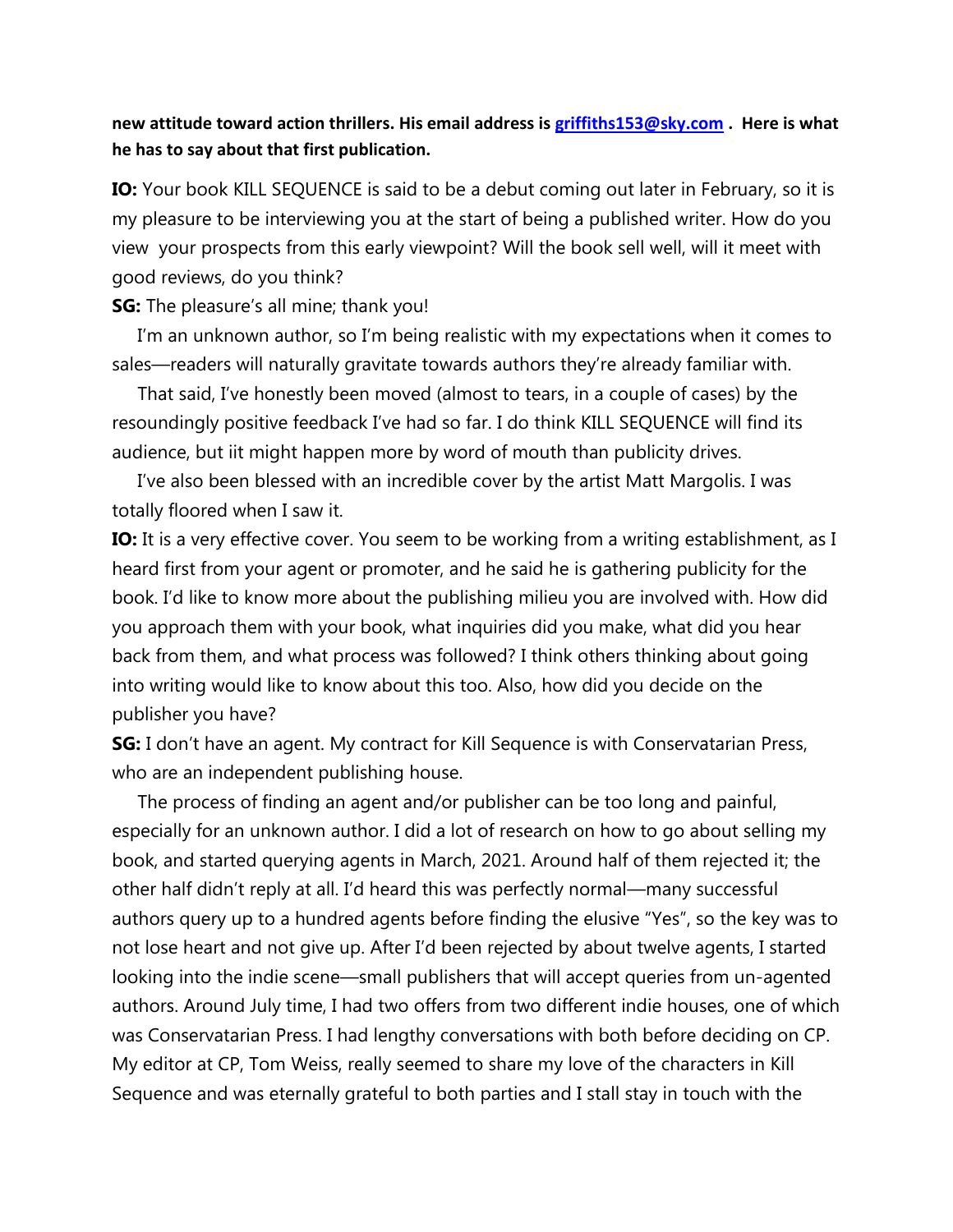"other guys".

 The process of getting the book ready for release was pretty straightforward. Tom went through the novel looking for plot-holes and inconsistencies, which I then fixed. We did this routine three or four times, until we were both happy. Then came the lineby-line edits, which were a little more technical—sentence structure, dialogue, and of course typos. Then we did it all over again.

**IO:** What do you think about the competition that exists in this field of writing? Do you think there will be competition that will affect your own success with the book? **SG:** There are so many incredibly talented authors out there, it's hard to stand out. Kill Sequence is, first and foremost, a thriller. A crazy-insane SF actioner. It could sit next to a Lee Child book, or a Michael Crichton. Or an Ian Fleming. Or a Harlan Coben. But I don't think there's anything quite like it. I think it bridges a gap between straight-up thriller and hard SF. Can I compete with those guys I just mentioned? Well, no. But let's give it a shot, anyway.

**IO:** Where and by what means will the book be distributed?

**SG:** Distribution will be online: Amazon, Smashwords, Walmart, Barnes & Noble. **IO:** How do you relate to the supportive establishment you seem to have? Do you mention good relations, do you interact with them very much, are they helpful in what you're doing?

**SG:** The guys at CP, especially Tom Weiss and Jamie Wilson (Executive Editor), have been fantastic. I already consider them friends and I expect things will stay that way. Tom and I will have a call once a month, and on most days, we'll be firing emails between the three of us. Having that kind of relationship is invaluable—I simply don't take it personally if one of those guys tells me I need to change something in the manuscript; I know they only want the best for the book.

 We're all in different time zones—I'm in the UK, Jamie's in the US, and Tom's in Australia. It's a great team and I'm proud to be a part of it.

**IO:** Do you have an author's page on the net?

**SG:** I don't yet have my own website, but I'll get to it—I'm told I really should have one. I understand CP are going to add author pages to their website. Also, I'm on Twitter—feel free to follow me @sequence\_ready .

**IO:** What, briefly, will Kill Sequence be about? How did you arrive at having the title for the book that you have?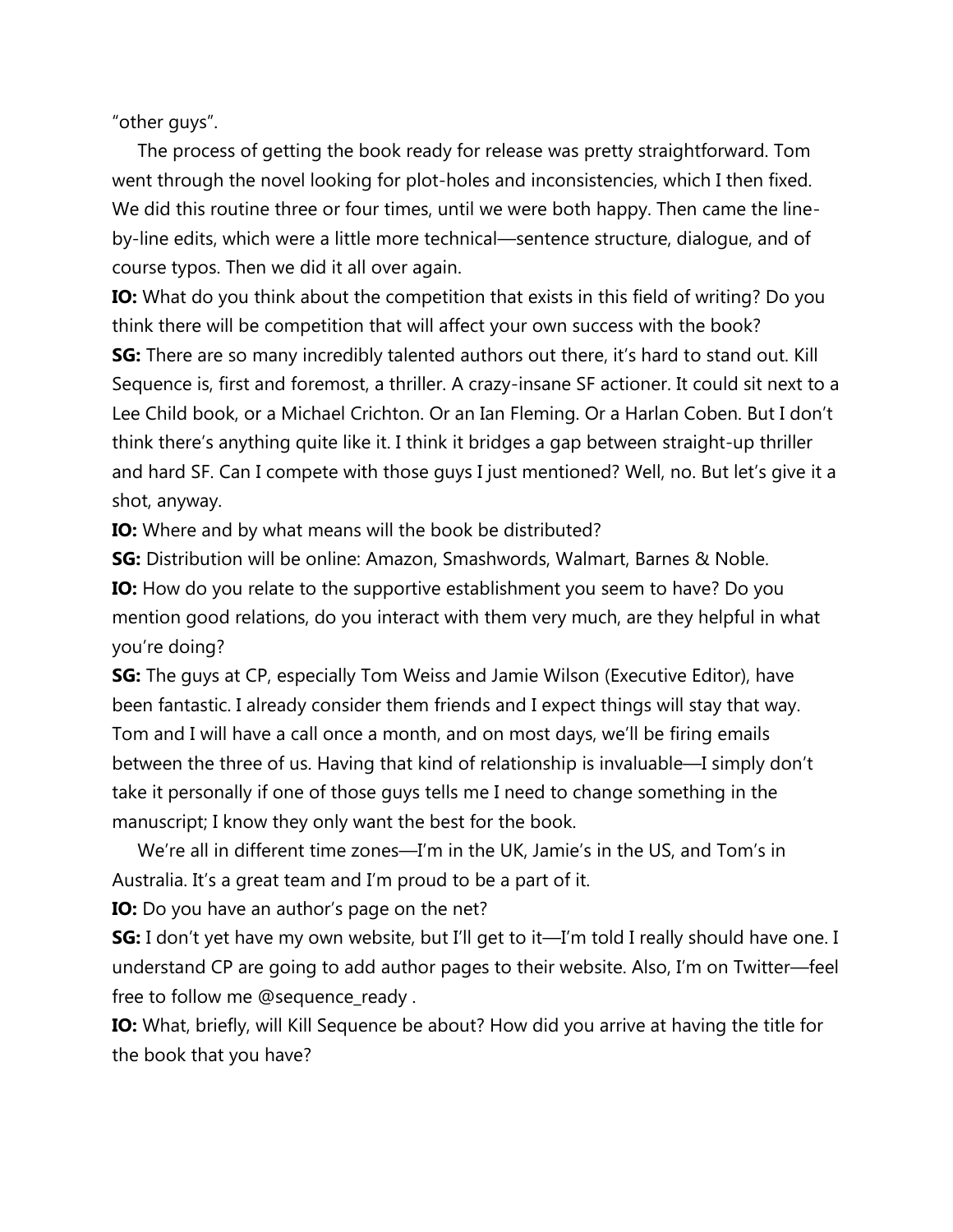**SG:** I'll give you the same pitch I gave CP to grab their interest:

 "The bonkers AI in Shawn Nash's troubled mind lets him control devices remotely. Hock them. Corrupt them. Use them, to avenge his murdered wife. But when he sets out to hunt her killer, he leaves a bloodbath in his wake. The AI says Kill, but who's controlling the AI?"

 I had the title from the early days of the first draft. It's very specific to the plot, it's not just a cool sounding name, and it could have two, maybe even three, meanings. But it sure helps that it sounds cool.

**IO:** How did you come to have an interest in science fiction, and in the writing of it? **SG:** I can't remember a time when I wasn't in love with science fiction. I feel like I must have been born with Star Trek, Star Wars, and the Million Dollar Man pre-loaded in my mind. As dazzling as the technologies in SF are, though, it's the humanity of the pieces that I'm drawn most to. The question of how the tech changes lives. The cause and the effect.

**IO:** Is your book in any way critical of modern living and technology? Do you have some ideas you wish to put across to the reader?

**SG:** First and foremost, I set out to write a ripping yarn, but Kill Sequence is a cautionary tale, for sure. Smart technology is everywhere nowadays, and coupled with social media, our lives have been immeasurably changed. Before long, we'll have smart cybernetic implants thrown into the mix. No doubt about that. Just ask Elon Musk.

**IO:** What opinions do you have about life in the present time?

**SG:** I'm frequently stunned by where we are with technology. Just the stuff we already take for granted—smart phones, video calls, self-driving vehicles. Robots that dance and run obstacle courses. I just turned 49, so I honestly feel like I'm living in the future. In that sense, it's wonderful (well, terrifying in terms of the robots). But while all that's going on, we're seeing our society more divided than ever. Social media (or at least the way it's being used) has obviously played a hefty part in that. As our technology keeps pushing onward, I worry about how we'll respond to it as a people.

**IO:** Do you have predictions about what the future might hold?

**SG:** The Singularity has never seemed so likely, and if it happens—if it hasn't already we'll probably welcome it, if we haven't already.

**IO:** Are there any more statements you wish to add to this interview, any concluding statement for the readers of the interview?

**SG:** I hear my book's a blast!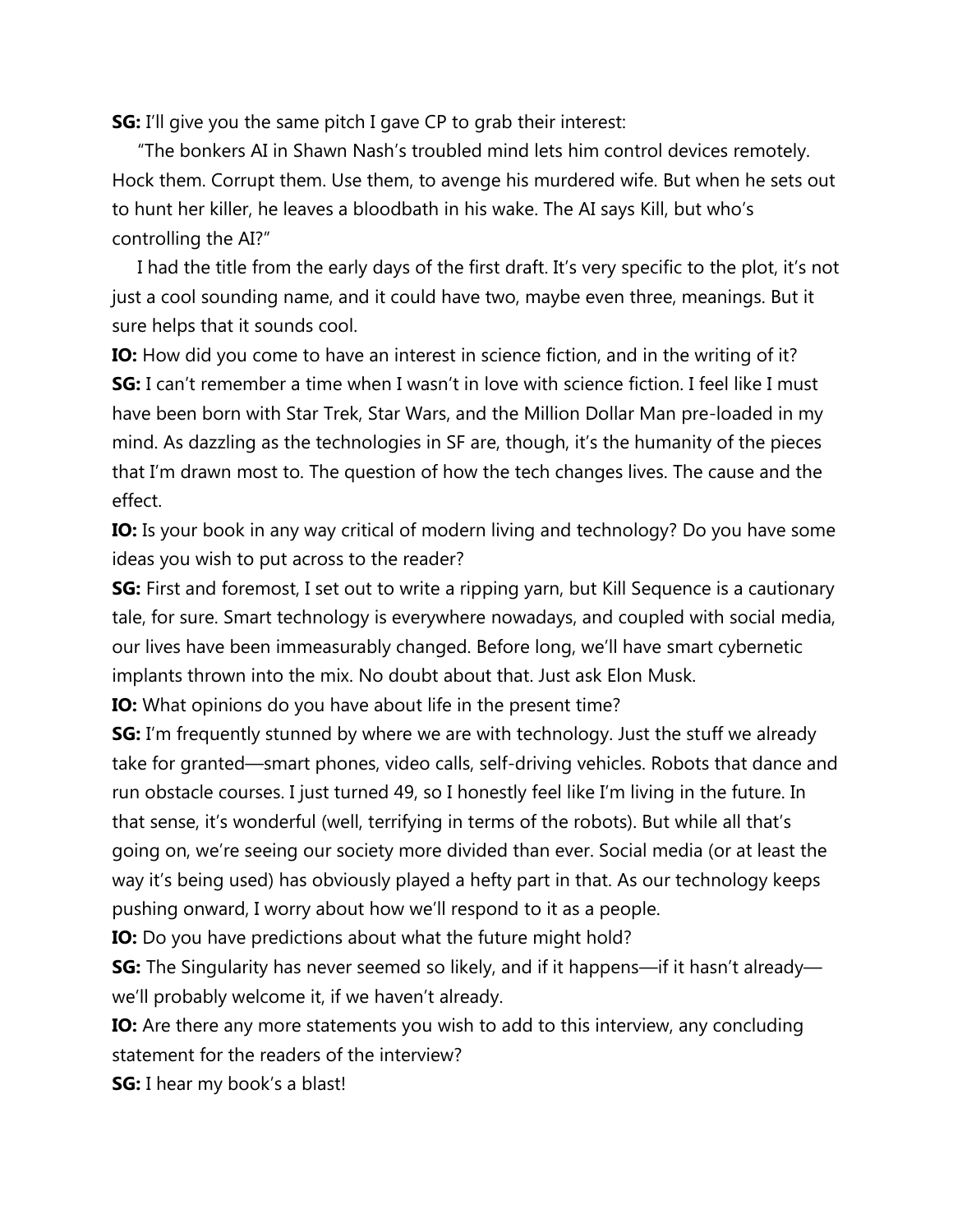Despite my mistrust of social media, give me a follow on Twitter@sequence\_ready . Thanks for the chat!



### POLITICS IN SCIENCE FICTION by Jeffrey Redmond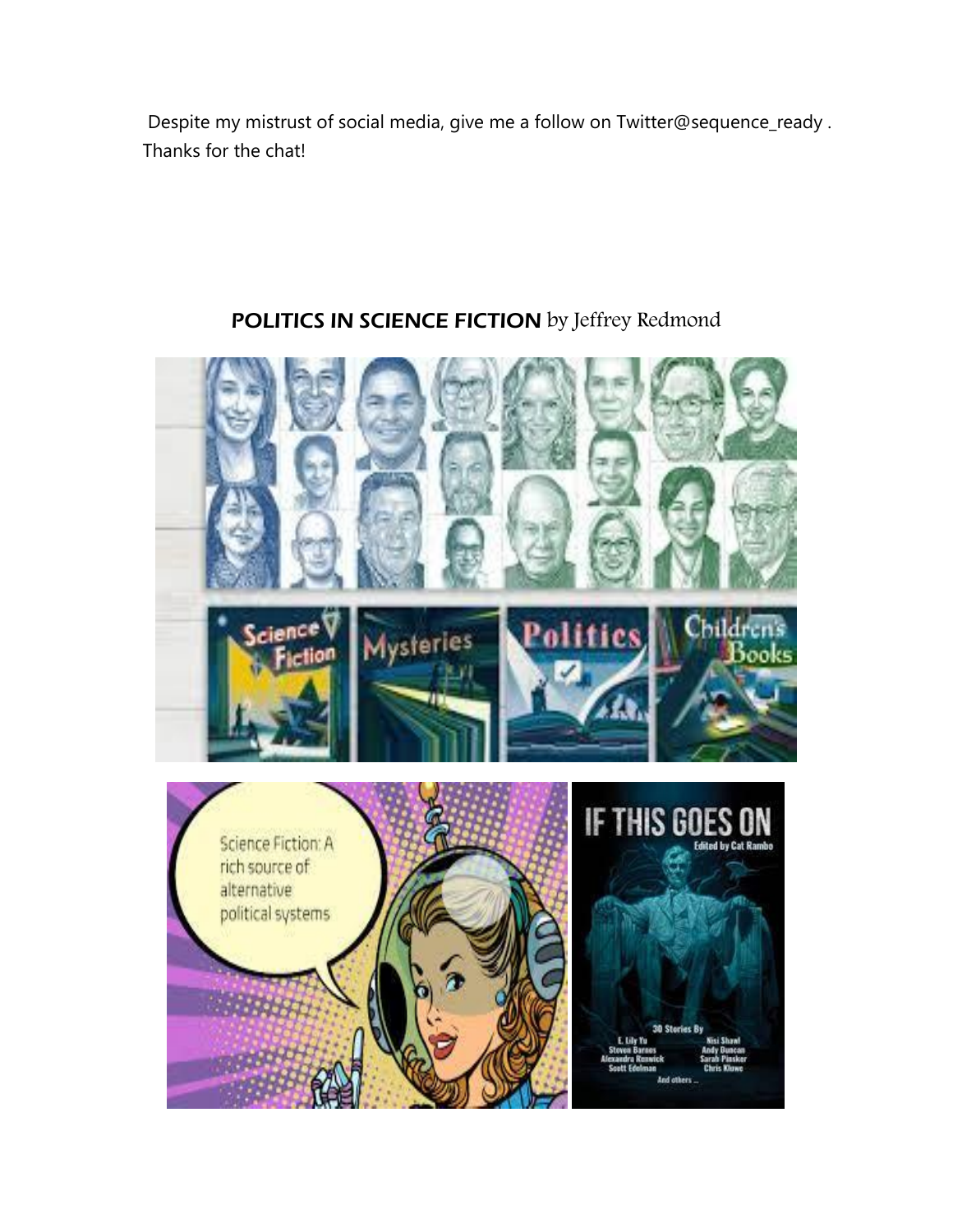### Is politics where the action is?

 Science fiction is and has always been a political genre. Of necessity, the politics of science fiction are reflective of the political climate in which it's written—why else do we speculate about the future, but that we're concerned with the present?

 Foz Meadows wrote a widely circulated piece on why politics belong in science fiction. The background was this: there has been a flare-up of the culture wars in the SF community, sparked by the odious views of Vox Day, a man of virulent opinions, who apparently helped coordinate a Rabid Puppy slate of nominations to the Hugo awards. The fight seems to be escalating, and it will be interesting how it all plays out at the London World SF convention later this year.

 Foz's article does a good job of explaining the background to this, and why these folks are so reprehensible. It was an immediate response to Glenn Harlan Reynolds' meagre article which claimed that politics don't belong in science fiction. Reynolds' article should be understood as part of a long-held right-wing position plea against "political correctness". This particular tactic is to cry at the "censorship" that those poor beleaguered Rightists have to endure in the face to the cruel totalitarian Left. It's a ploy that emerged as a response to the various movements tat emerged from the Sixties, gained currency particularly during the 1980s—the era of Reaganism and Thatcherism and today used pretty much across the world.

 What it always amounts to is this: "The horrible Left criticizes me when I'm racist, sexist and homophobic. That's censorship! I have a right to be racist, sexist and homophobic!" Of course this relies on a terribly distorted version of the word censorship, one which equates criticism with a government policy that makes the publication of an opinion illegal. But it also cleverly shifts the terrain from the politics at hand to another more abstract one. Racism get translated into an abstract question of "rights". Criticism of sexism becomes "bullying". The term political correctness was once used by the New Left (often ironically), but was rediscovered in its modern sense by conservatives in the late 1980s.

 Second, it's worth remembering that although Reynolds holds up the Golden Age SF as one where the field was not rent by politics—here he seems to mean the institutions of SF, not the ideology of its writers—actually, it's just plain wrong. For example, before World War Two, back in 1937, Donald Wollheim delivered a speech (written y Johnny Michel) denouncing "the Gernsback Delusion", that idea that technological progress would lead to a glorious technocratic utopia, without consideration to the social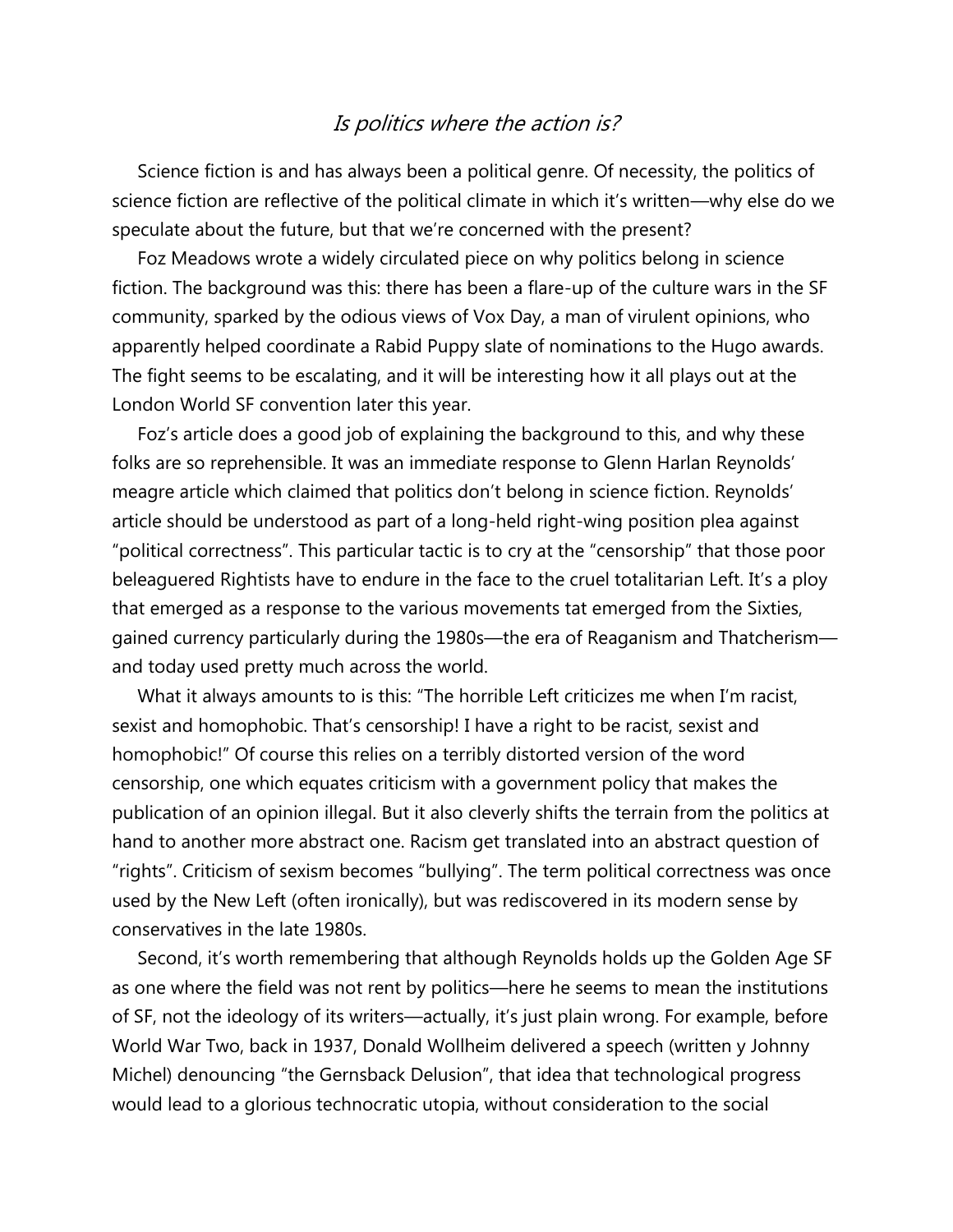arrangements that would need to accompany them. Many of those techno-utopias were white, as William Gibson critiqued these in his "The Gernsback Continuum". This focus on society obviously marked them off as Leftists.

 Wollheim unsuccessfully moved that this, the Third Eastern Science Fiction Convention, shall place itself on record as opposing all forces leading to barbarism, the advancement of pseudo-sciences and militaristic ideologies, and shall further resolve that science fiction should by nature stand for all forces working for a more unified world, a more Utopian existence, the application of science to human happiness, and a saner outlook on life.

 This was a clear statement against the rise of Fascism, and the leading lights of this motion—the Futurians, including Asimov, Pohl and Judith Merrill—who should be better remembered than she is—were Leftists. Andrew Milner and Robert Savage have written about this, and they explain it thoroughly.

 In 1938 he and like-minded friends formed a committee for the Political Advancement of Science Fiction, composed the "Science Fiction Internationale", and drafted a manifesto with "a lot of V.I. Lenin in it, and a lot of H.G. Wells", according to Pohl's memoirs. In 1939, Pohl proposed a Futurian Federation of the World, thus anticipating Wells' own similar, and only slightly less ineffectual, wartime gestures. The same year witnessed what sf fanlore still knows as the "Great Exclusian Act", when a halfdozen of the more querulous and left-leaning Futurians, including Pohl, Wollheim, and Michel, were banned from the World Science Fiction Convention.

 In other words, even in the days that Reynold's claims were blissfully "apolitical", SF was rent with political disagreements. Maybe they quieted down in the immediate postwar period, but they burst forth again in the late Sixties, when Galaxy published two lists of SF writers, one for and one against the Vietnam war.

 The organization of the Sad Puppy slate reminds those of us who consider themselves progressive that we too have to organize in the field of SF. Like all cultural fields, SF is fractured politically. That's not something we can avoid, nor is it something we should be afraid of. Science fiction writers are like any other group, responsible for the world we live in. Indeed, as people who are thinking about the future, we have a responsibility to. Perhaps it's even time for a more formally organized network of progressives. Quite what this would look like, I'm not sure, but one thing is certain—we can't leave the field empty for Vox Day and his hench-creatures.

Writing in USA today, Glenn Harlan Reynolds made a case for why he feels that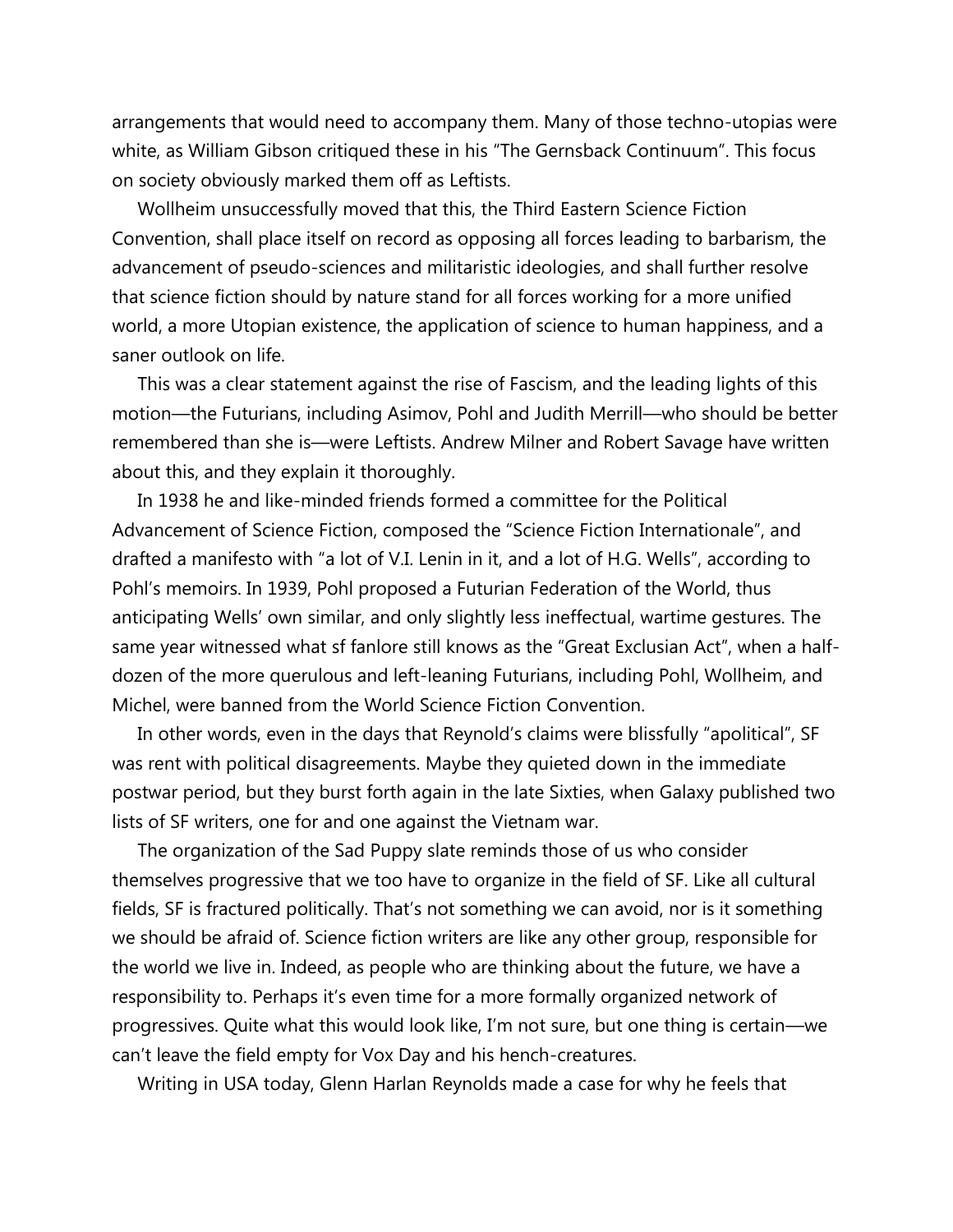politics don't belong in science fiction:

 "There was a time when science fiction was a place to explore new ideas, free of the conventional wisdom of staid, 'mundane' society, a place where speculation replaced group think, and where writers as different as libertarian-leaning Robert Heinlein, and left-leaning Isaac Asimov and Arthur Clarke would share readers, magazines, and conventions."

 Ignoring momentarily the inference that science fiction is no longer a place to explore new ideas, it is immediately telling that, in trying to demonstrate the former scope and variety of politics in SFF, Reynolds has chosen to make his case. He names three white Anglo men, all of whom began their careers a good 20-odd years before Jim Crow was repealed, before women became legally entitled to equal pay, and before homosexuality was discriminated. Race, gender and sexual orientation certainly don't predetermine one's political affiliations. It seems pointedly relevant that, during the Golden Age of SF, the prevailing laws and social conditions in the UK and the USA both made a certain type of visible dissent. Or rather, visible dissent by a certain type of person, if not impossible, then certainly very difficult, regardless of the forum.

 What Reynolds sees as intellectual harmony, a sort of friendly détente between men who held very different political opinions, is, in fact, the end result of a system which privileged the works, views and personhood of men like them so far above the contributions of everyone else as to skew the results beyond usefulness. Golden Age SF wasn't apolitical, nor were its writers; rather, both were the products of an intensely political process.

 So when Reynolds notes sadly of the Hugo Awards that "in recent years critics have accused the award process—and much of science fiction fandom itself—of becoming politicized", his claim that it was never political before is fundamentally inaccurate. Rather, science fiction fandom, which has always been political, is now visibly so, not only because groups previously prevented from speaking out, whether legally or through social coercion, are now increasingly free to do so, but because he fan conversation is no longer restricted by factors like physical distance or the preferences of gatekeepers. Just as the internet allows Reynolds to post his criticism of modern SFF online, so it allows others to post this criticism of him.

 Reynolds, however, seems to not think so. That's certainly been the experience of Larry Correla, who was nominated for a Hugo Award. Correla, the author of numerous highly successful science fiction books like MONSTER HUNTER INTERNATIONAL and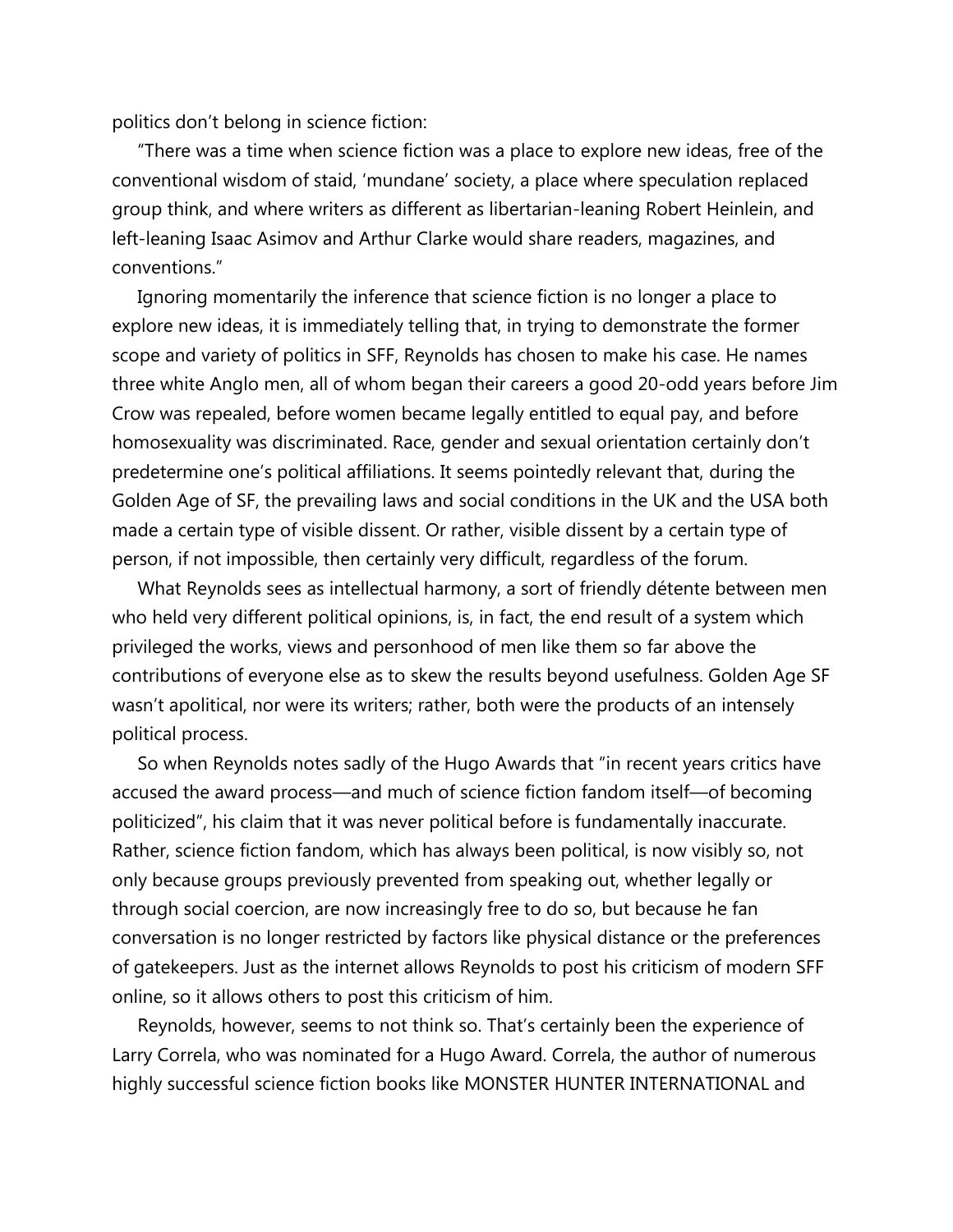HARD MAGIC, got a lot of flak because he's a right-leaning libertarian.

 This is a drastic misrepresentation of the objections to Correla's nomination. Foremost among which is his prominent association with and support for Vox Day, aka Theodore Beale, a man who recently said of one of SFF's most prominent and popular authors, N.K. Jemisin, who is African American, that:

 "We do not view her as being fully civilized…those self-defense laws [like Stand Your Ground in Florida] have been put in place to let whites defend themselves by shooting people like her, who are savages in attacking white people…[she is] an educated, but ignorant, savage with no more understanding of what it took to…"

 Because, in the lead up to the announcement of that year's Hugo Award shortlist, Vox/Beale and Correla collaborated on the promotion of what they called the Sad Puppy Slate: a list of nominees, including themselves—most of whom, it must be noted, actually made it onto the short list, including Vox/Beale—that was specifically intended to prove a political point: namely, that despite the criticism folks like Correla receive from the more left-leaning quarters of SFF fandom, they still ultimately sold more books, and could themselves get on the ballot if they wanted.

 While there has been considerable debate and outrage about their approach to garnering votes—as, indeed, there is every year, accusations of logrolling, ballot-stuffing and gratuitous self-promotion being par for the course from all corners—ultimately, what Correla and Vox/Beale did was legal. Nonetheless, the backlash against Correla isn't, as Reynolds would have it, simply because he's the inoffensive holder of a particular political stance, but because he has actively thrown his support behind an openly misogynistic white supremist.

 To therefore suggest, as Reynolds has done, that the criticism Correla has subsequently received is political, while his Sad Puppy Slate—which was explicitly intended to make a political point—was not, is not just inaccurate, but willfully misleading. The idea that politics are only unwelcome when they challenge the entrenched or dominant powers of society, rather than supporting them, is itself a defensive strategy of dominant politics: a way of conditioning us to believe that politics so normative as to be rendered invisible are simply apolitical defaults, and that any attempt to change, challenge or define them is not only political, but evidence of a political conspiracy—or groupthink, even—so vast and all-consuming as to be the real dominant power.

Says Reynolds: Purging the heretics, usually but not always from the left, has become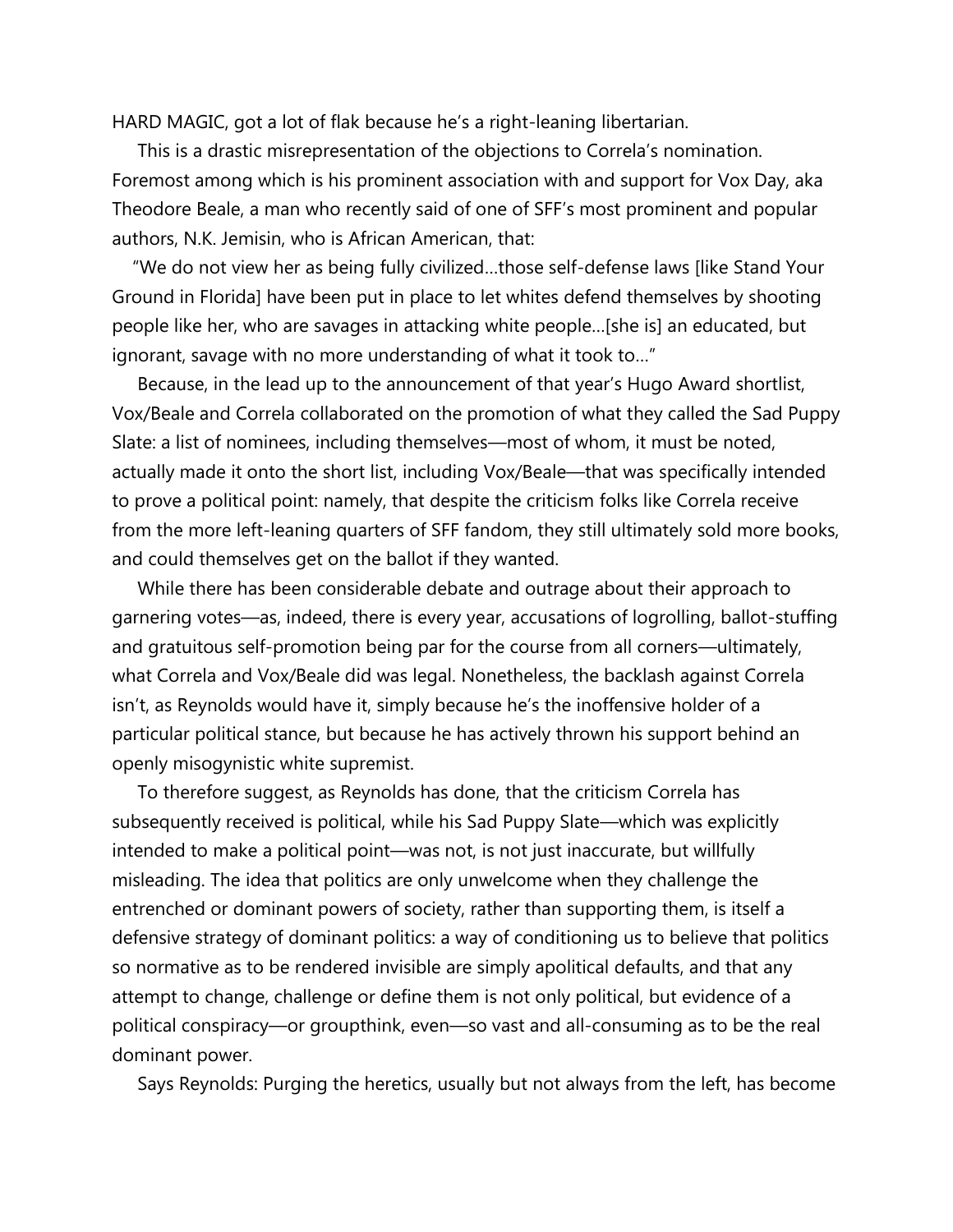a popular game in a lot of institutions. It just seems worse in science fiction because SF was traditionally open and optimistic about the future, two things that purging the heretics doesn't go with very well.

 The backlash against Vox/Beale and Correla isn't about "purging the heretics". It's legitimate criticism of a man who both believes in, and is a political advocate for the active disenfranchisement and lesser worth of the vast majority of humans on the planet. And a discussion about why SFF, as a community that includes a rather large number of such humans, is best served by supporting them instead. Correla has thrown his lot in with Vox/Beale in a campaign which, by his own admission, was less about the quality of nominated works than their ability to provoke those with different politics. To try and then argue that such works should be judged separately from the politics which helped to nominate them, let alone the politics of their content, is a hypocritical insincerity of the highest order.

 Science fiction both is, and always has been, a political genre. When we tell stories about a future in outer space populated entirely by white people, who constitute a global minority. When we describe societies set a hundred, three hundred, a thousand years in the future but which still lack gender equality, and whose sexual mores mimic those of the 1950s, that is no less a political decision than choosing to write diversely. The political influence on a given community is not restricted solely to those whose politics are made visible by their difference to your own. Swimming against the current might draw more attention, but it doesn't negate what's trying to pull you under. Of necessity, the politics of science fiction are reflective of the political climate in which it's written—why else do we speculate about the future, but that we're concerned with the present?

 Politics belong in science fiction, Mr. Reynolds, because it is written both by and about people, and you cannot have one without the other. By all means, criticize a particular strain of politics—criticize context and method and history, result and aim and consequence—but not the fact that politics are involved at all. And especially not when one side is advocating for equal treatment and representation, while the other is saying their gender, race or sexual orientation voids their right to it.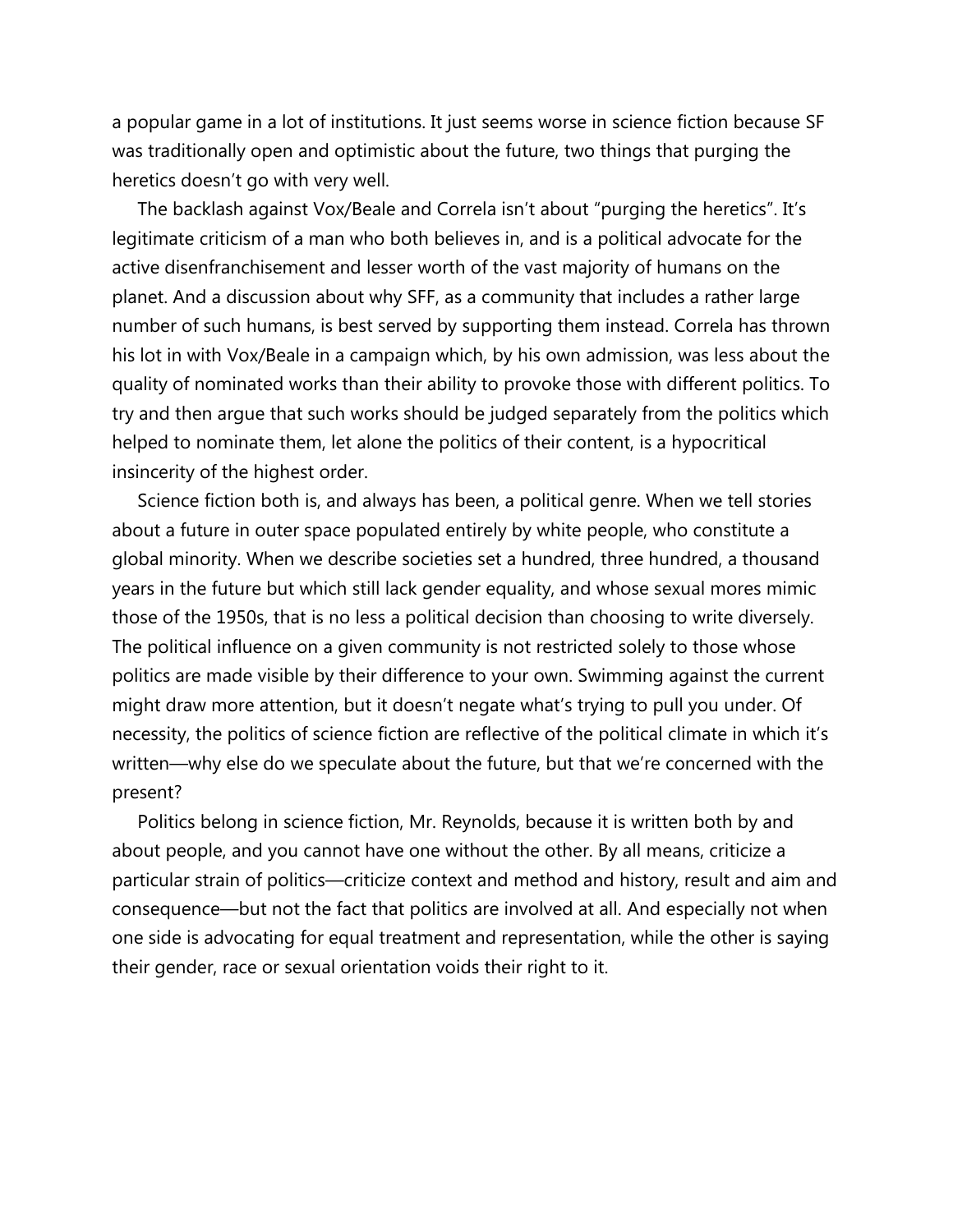# AUTHOR INTERVIEW: **Roy M. Griffis**



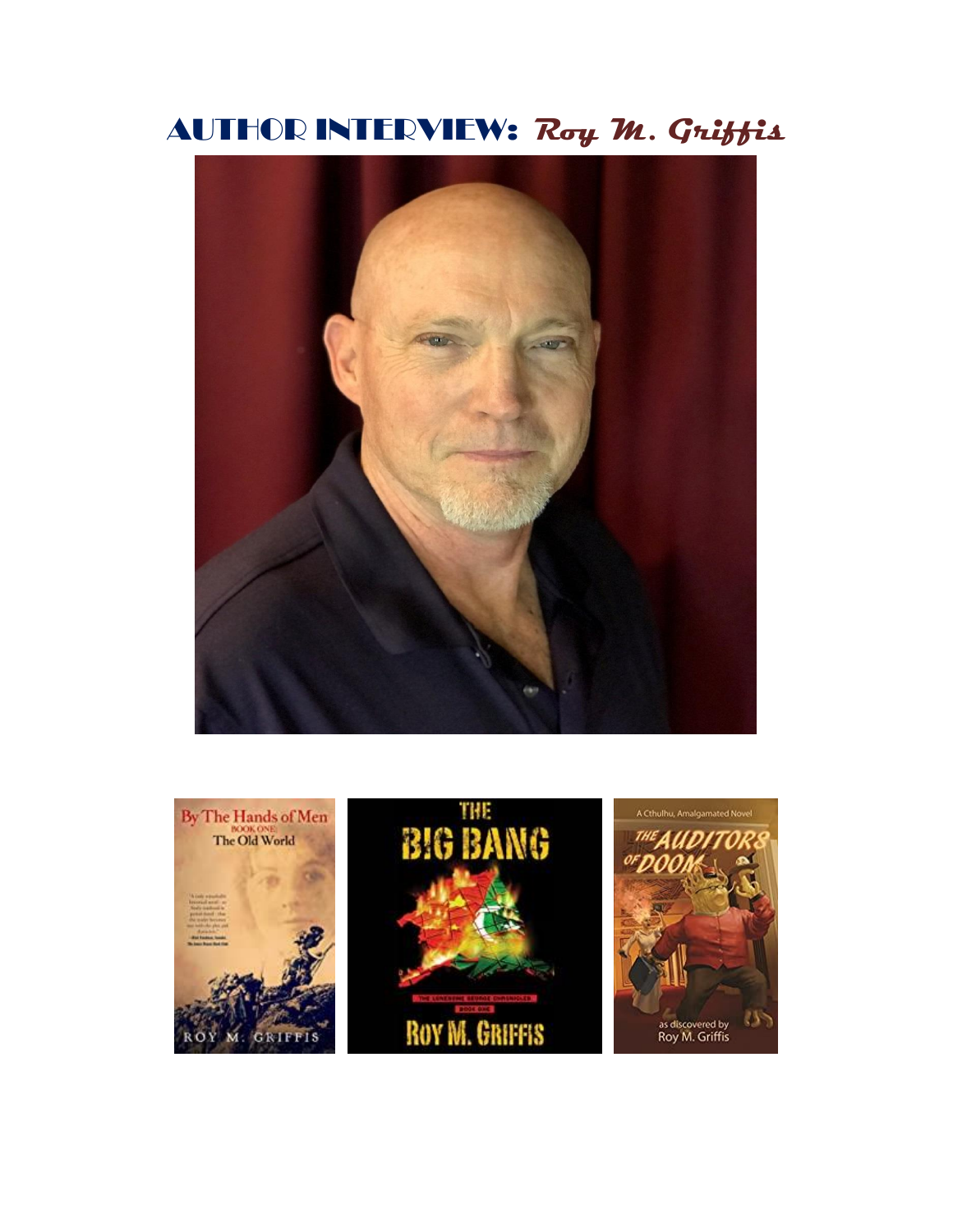**Roy Griffis is a very outgoing writer, as may be found by visiting his site at [https://roygriffis.com](https://roygriffis.com/) . He has a Facebook page as well, titled ROY GRIFFIS, STORYTELLER, which is well worth a visit. His email address is [griff@roymgriff.com](mailto:griff@roymgriff.com) . His writings are highly individualistic, ranging from the studious to the riotous. As an interviewee for the Fan-Pro Coordinating Bureau, he is ideal, having the attitudes both of a fan and a pro.**

**IO:** I note that these Cthulhu novels are humorous, which distinguishes them from H.P. Lovecraft's work. Why did you decide to take a humorous approach to the mythos? **RG:** To be honest, it was less a decision than a need. I'd been working for several years on my By the Hands of Men historical fiction series (six volumes, about 500,000 words), while raising a family and commuting for my job. In addition, I was doing a lot of research to make this read authentically, which also took a lot of time.

 So while finishing the last book in that series (Ringside at the Circus of the Fallen), a great deal of the details of my life changed. During that time, my wife and I moved from Southern California to a small town in Texas. I started work with a new company—and yes, the cliché is both wise and true, "Don't quit your day job, at least until the movie money shows up"—while my wife and I were renovating an older farmhouse we had purchased.

 That last task turned out to be a hell of a lot of work. The back half of the house was constructed in 1937, while the front half turned out to be an old Baptist church that was built based on the old rough planks nailed with iron spikes and not steel nails sometime between 1860 and 1880. Since this is going to be my last home (I've moved way too much in my life), we made it the house we wanted, doing as much of the work as we could ourselves.

 After two years of almost constant labor in the evening and weekends, we moved in on Labor Day, 2019. I'd finished Ringside and people were starting to notice it, which was great. But I was exhausted from the move, the renno, the new workplace, and all the rest.

 Then at the end of that month, my first high school girlfriend, Sandy, died unexpectedly. She was my first love, my first and forever fan. She had been a chef, traveled a lot, and then returned to Nebraska to be near her family. As I was in the Coast Guard and then a single father for a while, we had only seen each other once in the past thirty years or so. But we'd always stayed in touch. I'd send her drafts of my novels and she was always excited to hear about any modest success I'd achieved (screenwriting awards or slowly processing toward a "real" writing career).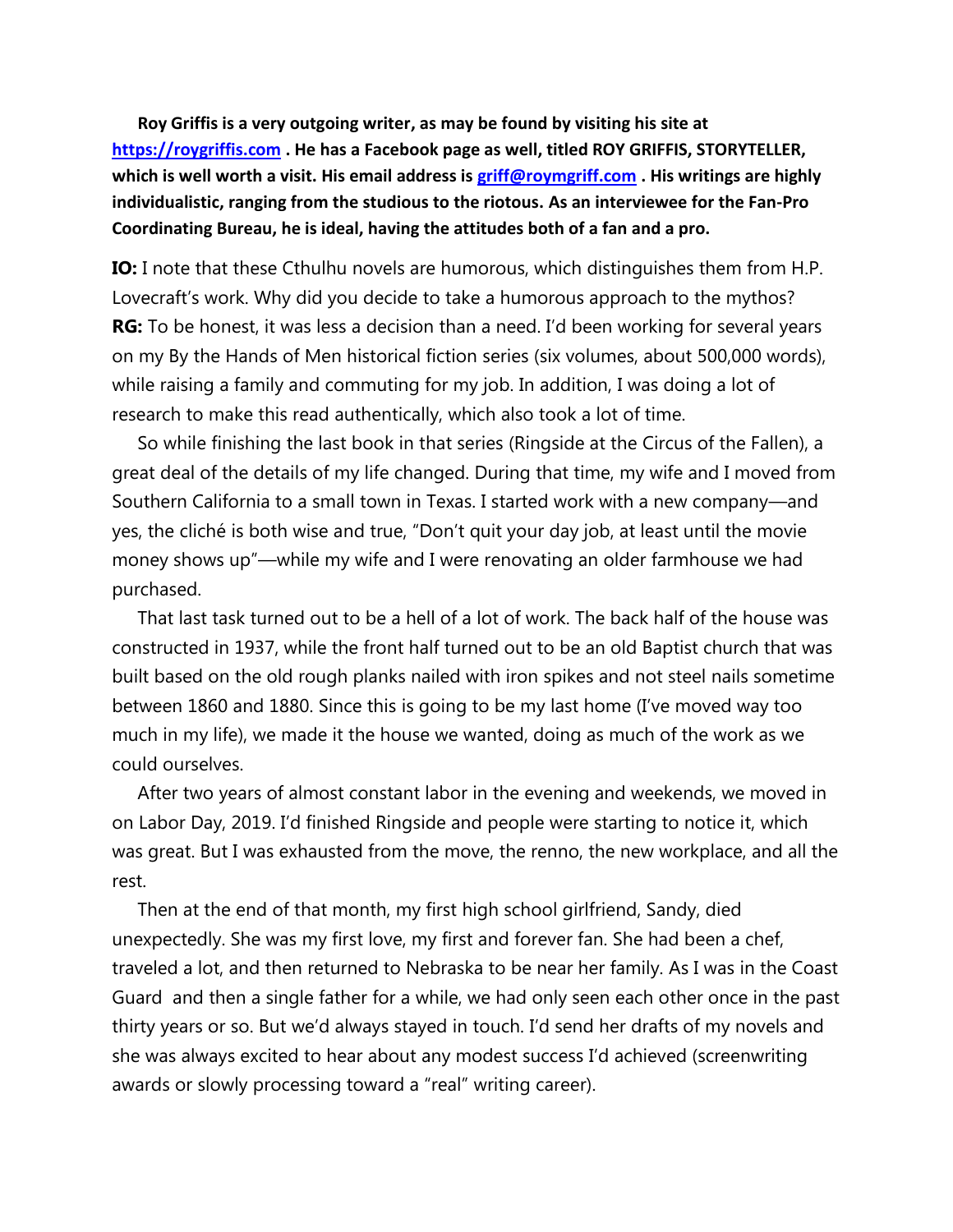But like the rest of us, she had her own demons and battles which she didn't share with me. Having a little experience with addiction myself, I understand how shame can compel a person to keep those "failures" to themselves, which only feeds the cycle. So her death was completely unexpected to me, and as more about her last years (of near poverty and mental health struggles) became known to me, the more wrenching her loss became.

 A kind person, talented pianist and artist, undone by genetics (her mother was schizophrenic) and childhood abuse, none of which was her fault, and all of which conspired to lead to lonely death. I suppose you can understand this kind of wrecked me in many ways. The ugliness and unfairness of it. The loss of her…I mean, she was one month younger than me. I expected to know one of my oldest friends for another twenty years.

Then my mom died about six months later.

For a full year, I couldn't write a damn thing.

 Finally in October of 2019, after months of pushing that immense Sisyphean cube of grief up a hill, I found myself ready to write again.

 I had at least two series ideas, but they felt heavy to me, and with the loss of those two very important women from my life (but not my heart), I couldn't do anything serious. Not Book Seven of By the Hands of Men, which readers were asking me about. And not the two series I'd conceived of early in our move to Texas.

 But I had this wacky scene I'd scribbled down one afternoon at work. I had been reviewing resumes and I LinkedIn profiles for candidates when I'd noticed a pattern, almost a corporate trope. In this case, it turned out that everyone was "a thought leader". They were an "inspiring manager and.."

or "motivated team player and…" or "I am a thought leader in Interpretive Tap Dancing and Tibetan Scat Singing".

 Something about the term itself struck me as fatuous trendy babble (but that's just me). And as I can't stop my mind from wandering after these odd thoughts, I found myself wondering what description could someone put in their bio that was more pretentious and have less useful content than that one was a "thought leader". A phrase leapt into my mind. "The blithering excrescences from beyond the stars". Well, when you put it that way, the next question is, "Who would this individual work for?" The answer for anyone with the faintest exposure to old school pulp magazines was obvious. This would be a minion of Cthulhu.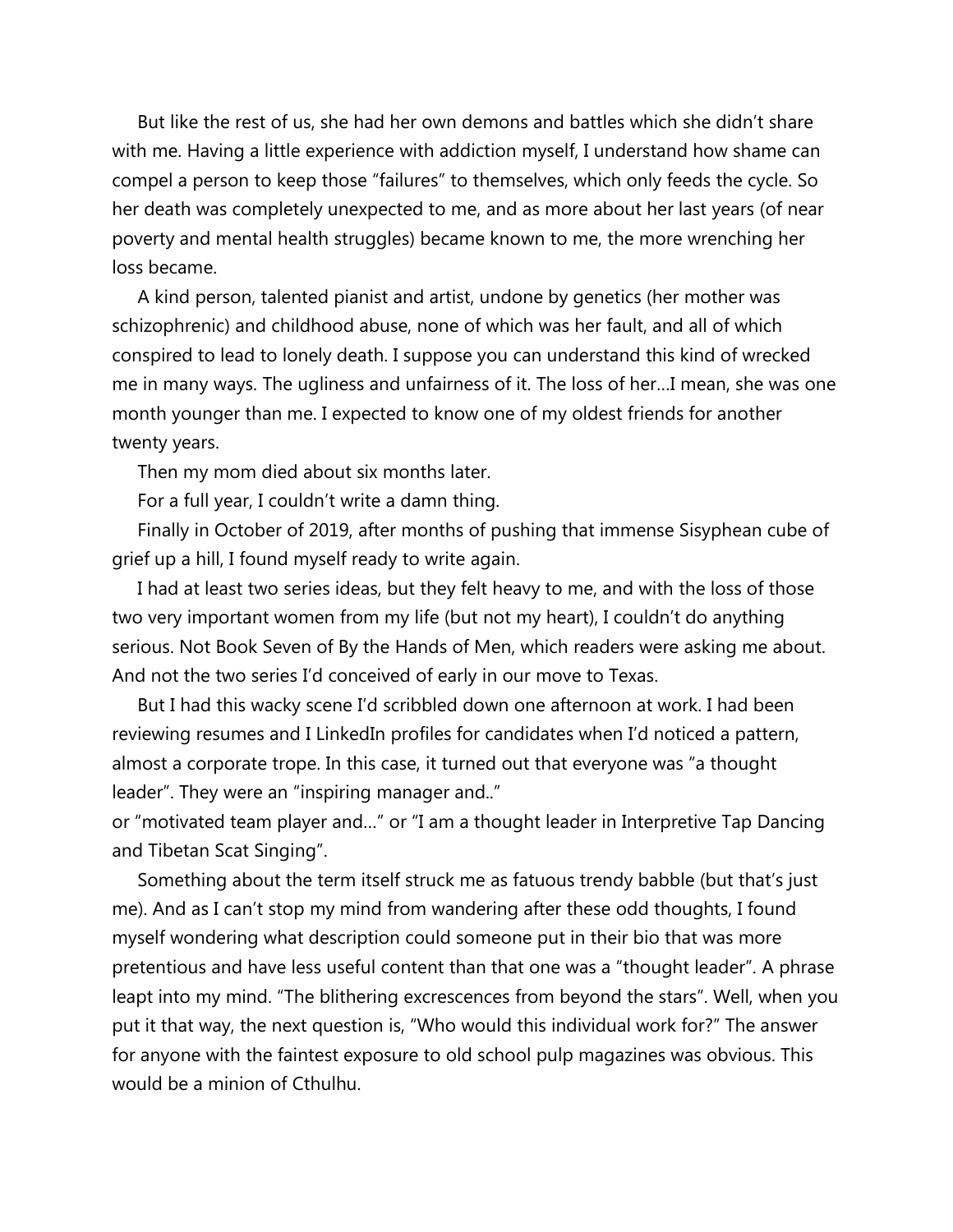That alignment of Cthulhu and a corporate environment (which is its own special kind of torment) led me to another realization. Any organization needs an administrative staff. Somebody has to cut the paychecks, approve travel vouchers, by paper clips and so on. Who would do that for the Cthulhu Corporation?

Of course, it would be Shoggoths.

So to answer your original question...I *had* to write humorously. First, because my broken heart wouldn't bear anything else, and second, the idea was so completely ludicrous that it wouldn't support being told any other way.

**IO:** What guidelines do you follow in your going over of Cthulhu? Is much of what you're writing in these volumes based upon Lovecraft's delineations, or do you follow other writings about Cthulhu, or both?

**RG:** Very few guidelines. After a bit of research, I decided to hew closer to Lovecraft (minus the regrettable racism and fear of girly bits). Howard Phillips created the paradigm of Elder Things and Dark Gods and so on I know HP and his homies had fun killing each other off in stories they created within the mythos back in the 20s and 30s, but I certainly didn't want to infringe on other people's work and creative contributions.

 So I decided to use his deranged framework, but come at it from a different angle. I'd reference his original creations, but outside of them, create my own.

**IO:** What liberties have you taken in departing from followers of the Cthulhu mythos? **RG:** I suppose one could point to the whole "Not taking it very seriously" aspect of the three novels I've written in the series so far.

**IO:** What effect are you wanting to have on readers with the Cthulhu volumes? **RG:** Time for a true confession: I suspect one of the reasons I don't have a "real" career is that I don't write the same kind of book over and over. That would be boring for me, and my readers, I suspect.

 One way I keep myself engaged is y setting a creative challenge with a project. For instance, when I began By the Hands of Men, I decided I was going to write as if the novel were composed and published contemporaneously with the events of the story. That means, basically, no skin, nor boinking, no wildly graphic violence, and very little profanity. That approach seems to have worked to really take the reader into the world.

 With CTHULHU, AMALGAMATED, my goal was to create something that honored HPL's vision, but opened it up from an entirely new perspective. And along with that, why not a funny "Thing Out of the Dark Waters Beyond the Edge of the Sane Universe" book that is also just a good old fun read?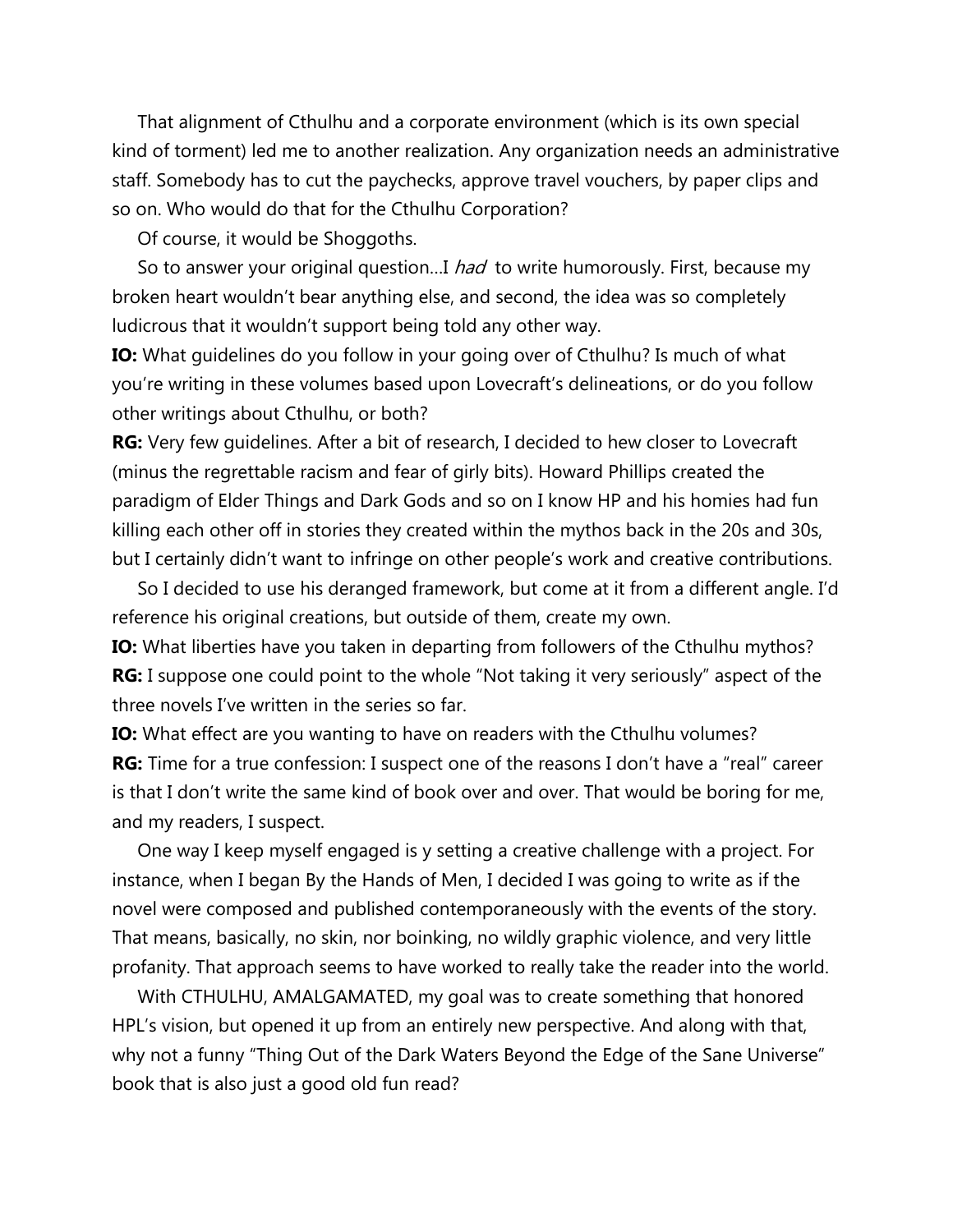**IO:** What screenwriting have you done? What brought you the screenwriting award? **RG:** I loved books and movies ever since I was a kid. Books were a great escape for an awkward, lost, lonely kid who felt like a stranger wherever he went (that would be me to whom I'm referring, by the way). They were the first magic I'd ever experienced that wasn't a counterfeit.

 Movies, though, were magic of a different kind. I loved the way a good film could enrapture a crowd of five hundred strangers, take them on the same emotional journey. It seemed like the closest thing we could get to a shared dream.

 Of course I wanted to do that. After the Coast Guard and college, I ended up in Hollywood for about a year. My story is so common it's a cliché. I was a member of the Writers Guild for about a year. Sold a TV Movie to Fox, which promptly turned around and fired the VP who'd bought the project, and in the process said project was trashed. I wrote a very well-received screenplay that "almost sold" (again, a typical experience).

 Well, at the point the payment for my unproduced teleplay ran out, I had to get real. I was a divorced dad with shared custody of a three-year-old. If it was just me alone, I could have lived in a station wagon at the beach, been a part-time barista and written movies on the side.

 But couldn't do that to a little kid. They need and deserve good food, shelter, health insurance, toys for Christmas, hot water, and all that kind of stuff.

 Also, I was over the Hollywood "death of a thousand notes". That is, you write your guts out on a movie script you think is entertaining and you believe is worthwhile, only to have your work turned over to a group of twenty-five year old MBAs at the production companies for their input and they will come back to you with notes on what is good and what needs work. I recall the person who read a script of mine set in the Korean War, and said, in all seriousness, "We can't move forward with this until I check and see if it's okay if the North Koreans are the bad guys." I was well brought up enough to not blurt out my thought, which was a largely unprintable version of "You do know who we were fighting in the Korean War, don't you?"

 So I moved on from Hollywood and got a job in IT so I could support my son and not be a burden to society myself. However, I kept writing, eventually drifting into novels.

Much like my novel career, my screenplays were all over the place:

 SINS OF THE FUHRER (about a hunt for clues to the location of hidden Nazi gold) TRAITOR OF THE LIVING (Merchant Seaman hunts for the rapacious female vampire who killed his wife)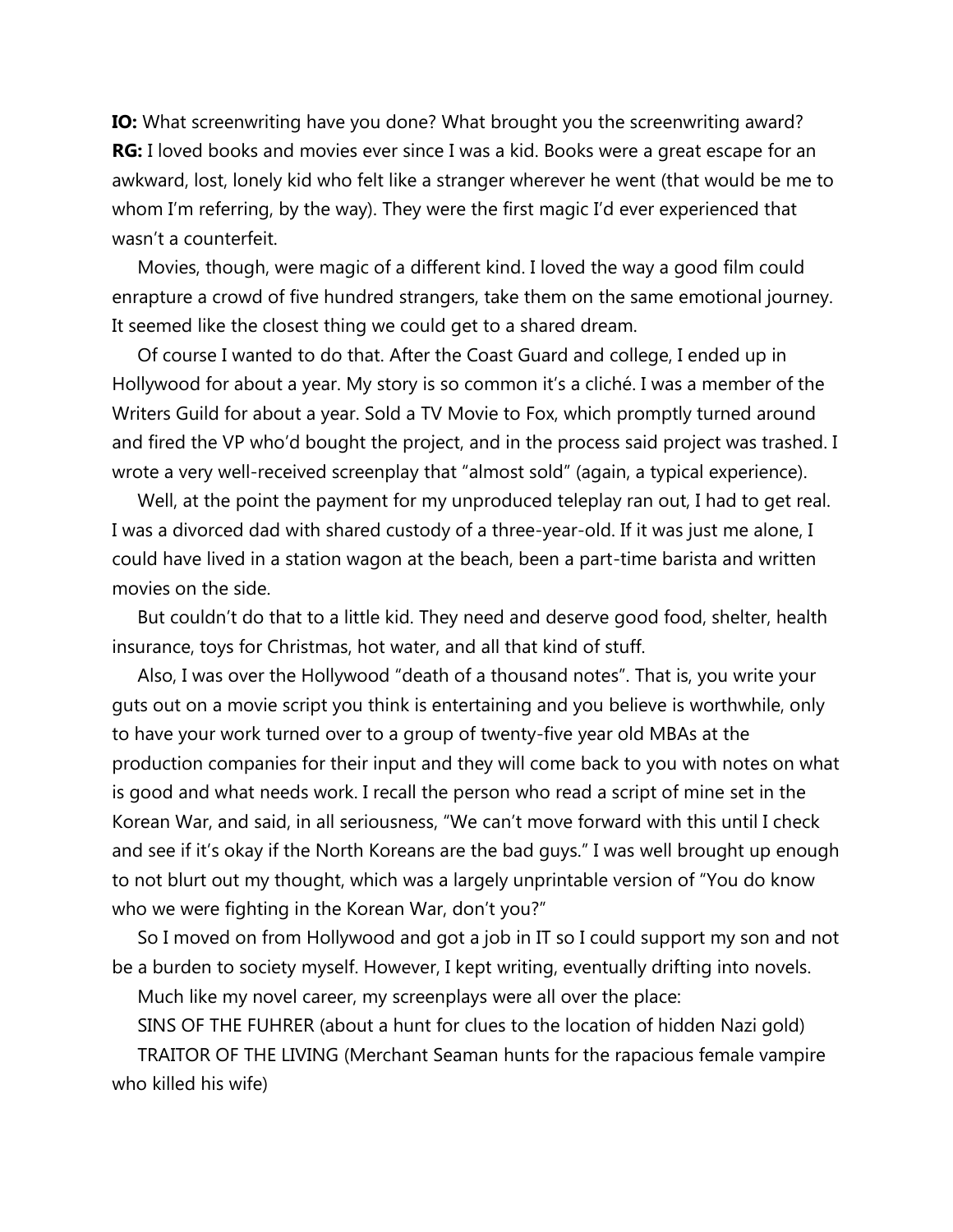PHALLACIES, a coming of (middle) age story—about being semi-young, dumb, and trying not to stay that way.

And a few others.

 The screenwriting award was from the Smashcut Independent Film Festival. Midstream, the organizers got approval from legendary screenwriter John Milius to name the writing award after him. The screenplay was called "Cold Day in Hell", and it was in "Elevator pitch-speak," THE POSEIDON ADVENTURE MEETS THE GREAT ESCAPE. **IO:** What brought you to write By the Hands of Man books?

**RG:** All of my writing (plays, movies, short stories, novels) begins as a question, typically something along the lines of "What if…" or "How come…" or "Why did they do that?" often in response to something I've heard or read.

 For instance, two different questions were the genesis of "Cold Day in Hell". One was a random news clipping from the 80s revealing a secret 1953 Congressional Hearing about the fact the Russians were taking US POWs out of Korea and back to the USSR. My brain said, ""Damn, those POWs must have known they were on a one way trip. What the hell would they do about that?" That, along with another question, sparked the story.

 As for By the Hands of Men, the first seed was planted in the 80s when an older English lady who was working a community theatre play (one of mine, as it happened) relayed to me some terrible stories from her grandfather, who had fought in the Great War. On hearing those, I asked myself "How could someone be around that and not do something about it?"

 So, I began to story. When I write prose, I have a beginning—the infamous inciting incident—and I have an ending. I start writing, and write until I get to the end. In this case, I thought the story would be told in a single book.

I was mistaken.

**IO:** How would you explain the name of the series? What sort of material is covered? **RG:** The name of the series is the essential theme of the books, if not my entire writing career. It refers to the way the characters learn that the Hands of Men can make a Heaven or a Hell of this world, and further, that the choice of the destination we create is up to us.

 That theme is one reason I have nothing but loathing for the nihilistic "life is terrible, people are awful, and we should just give up" kinds of literature that are so popular in elevated academic circles. Unless your ass is chained to the wall of a North Korean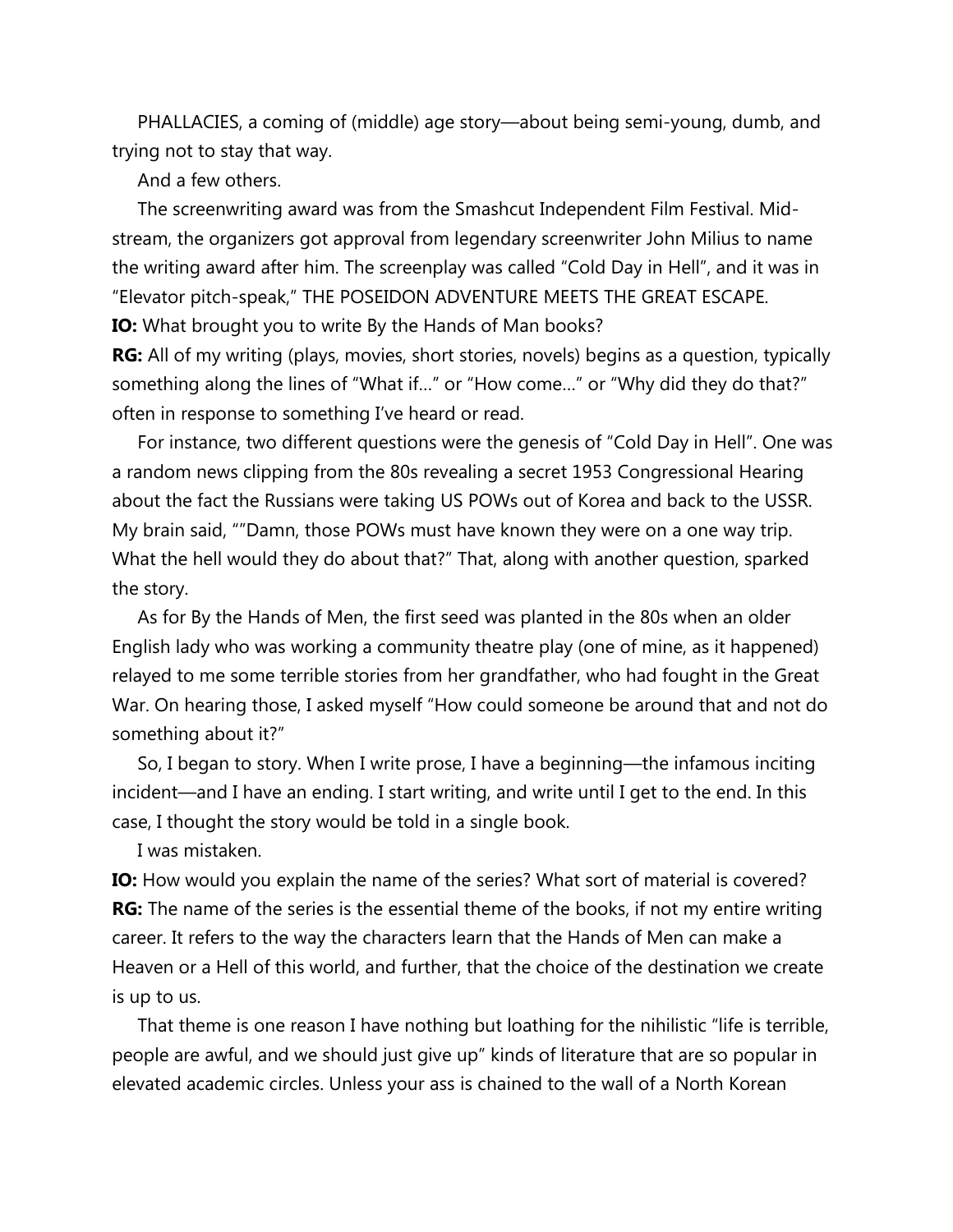prison, an individual has a lot of control over his own life…if only they have courage to assume that responsibility and are willing to pay the price to achieve their honorable dreams.

**IO:** What histories do these books cover?

**RG:** It's a saga that begins in a field hospital in France in 1917. It covers two decades and several continents, along with the Russian Civil War, life in pre-war Shanghai, Paris between the wars, the Congo and South Africa, Depression era America, and concludes in Los Angeles in the mid-1930s.

**IO:** What is to be found in the volume called The Big Bang?

**RG:** that is my first professionally published novel, Book One of The Lonesome George Chronicles. It's an alternative history novel that imagines (there's that "What if…", again) what would have happened to America if our religio-pathic jihad-loving enemies got their act together and hit the nation with a series of coordinated attacks. It's a bit of apocalypse lit, as about 75% of the world's population dies in the resulting wars and societal collapse that result.

 The series follows the social, civil, and political breakdown of our nation, as other groups attempt to opportunistically kick the USA when we're down. It's told in a bit of a Roshomon style, from many differing viewpoints: a famous Hollywood actor, a former insurance adjuster turned guerrilla fighter against the Caliban (local patios for "the California Taliban"), a Congressional aide, the last elected President of the United States, and others.

 Book One is followed by "The Fire This Time" and "The Broken Return". **IO:** You don't like nihilism—I was rather interrupted in my thoughts by this comment, as I was waiting to ask if your tendency in writing is to be critical of mankind's endeavors. I'll ask anyway, are the doings of man subject to great criticism from your viewpoint? **RG:** Let me put it this way: there is no good thing that we humans can't misuse. When Guttenberg got his printing press operational, the first thing they printed was the Bible. I'd bet the next thing off the presses was a "Live Nude Nuns" magazine or something.

 So, if I have criticisms, it would be less about man's doings than what man does with what he has done. Not to get excessively theological, but it is a fallen world. But we don't have to stay there, grubbing in the dirt. If we choose, we can stand upright and do amazing things. (See the life of Dr. Ben Carson…his mother was a mentally ill single parent, but she made the kinds of choices that produced a visionary surgeon who changed people's lives.)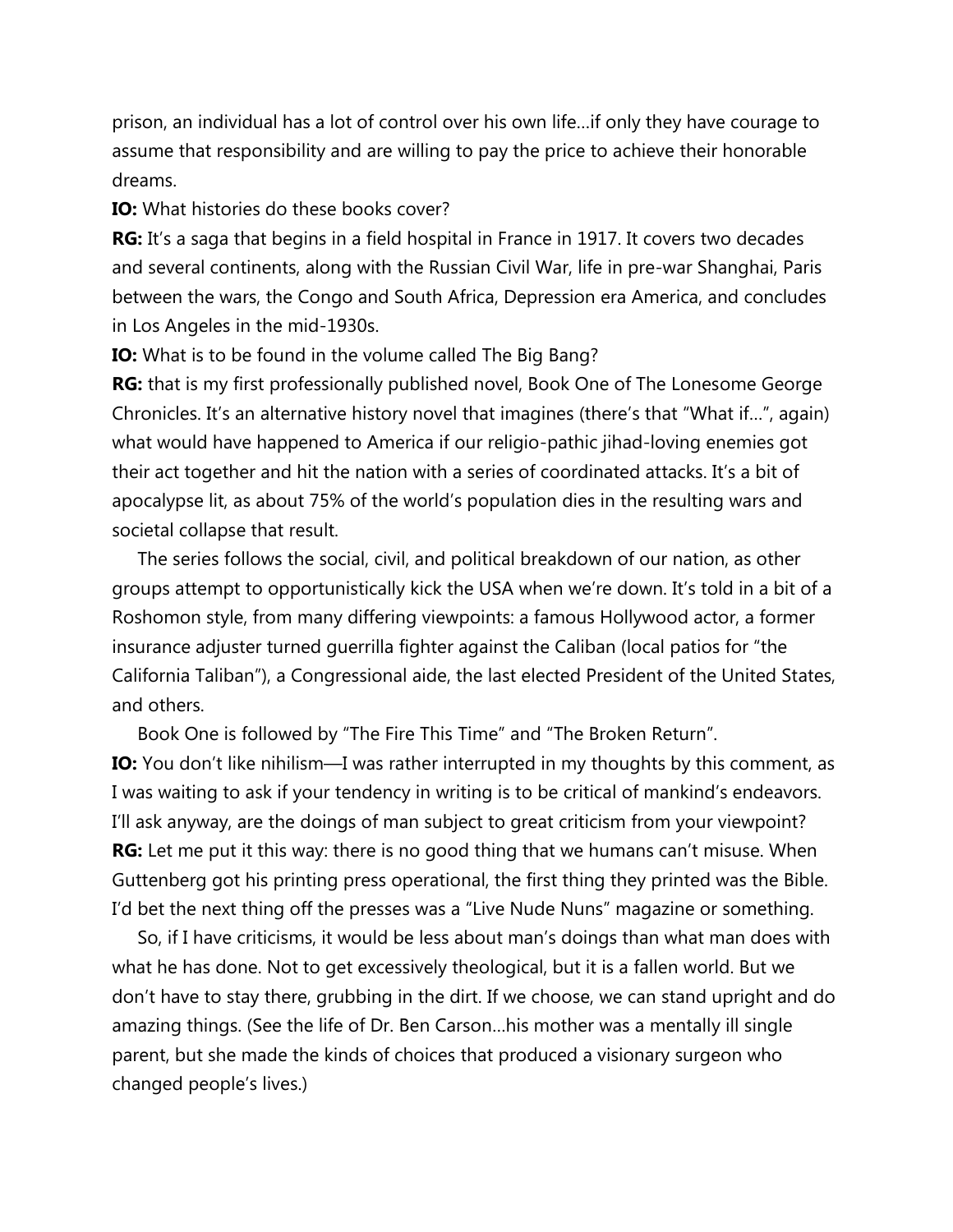But here's the rub, as they say. Those kind of choices take effort; they have, in economic terms, "costs". Water runs downhill for a reason. It's the easiest thing in the world. And to me, nihilism is a choice…the easy one. If there's no point to attempting to do anything different, look at all the energy you saved.

 There are an infinite number of events taking place in any one moment of time. Reality becomes what you pay attention to and what you choose to do about what you are seeing.

**IO:** What is your view of the literary realms of fantasy and science fiction? Are those major interests of yours? Do you regard yourself as a fan, or great appreciator, of these forms of writing?

**RG:** I started as a fan of the stories and creativity. Ray Bradbury's magical realism (back before it was even an approved literary term), Heinlein's stuff up to STARSHIP TROOPERS, almost anything by Edgar Rice Burroughs, and so on were tremendous escapes for me as a teenager who felt like a teenager everywhere.

 I certainly gained a great respect for writers who can craft a tale that is so immersive that I feel like I'm living the story. Those are, in fact, the kinds of novels I try to write myself, and thus I guess I'll never really escape my pulp roots.

 Fantasy and Science Fiction aren't major interests of mine, exactly, since most of my reading these days is research of one kind or another. When I do want a break from non-fiction, I am very likely to pick up something decidedly not realistic, be it MONSTER HUNTER, THE MOTE IN GOD'S EYE, SOMETHING WICKED THIS WAY COMES, or even WATERSHIP DOWN. Again, there are works that are gripping and very emotionally immersive, with a great deal of imagination behind them, as well. I love stories that surprise me and move me, regardless of the genre of topic. Those works that do take me on that kind of journey have my respect, admiration, and gratitude.

**IO:** Do you have any concluding remarks about the writing scene, about science fiction writing, and about the literary and publishing world in general? And is there anything you would like to say to readers of this interview?

**RG:** I'm a story guy, to be honest. I love a compelling story. I don't read for the "beauty" of the language, or the symbolism, or ham-fisted agit-prop. I want to know what happens to characters I care about. Literature, in many ways, seems to have gotten away from the idea of a "ripping yarn", preferring to gore safely well-gored shibboleths, and rarely having the courage to confront the current social and cultural power structures. And the stories are all too often infantile as well as dull.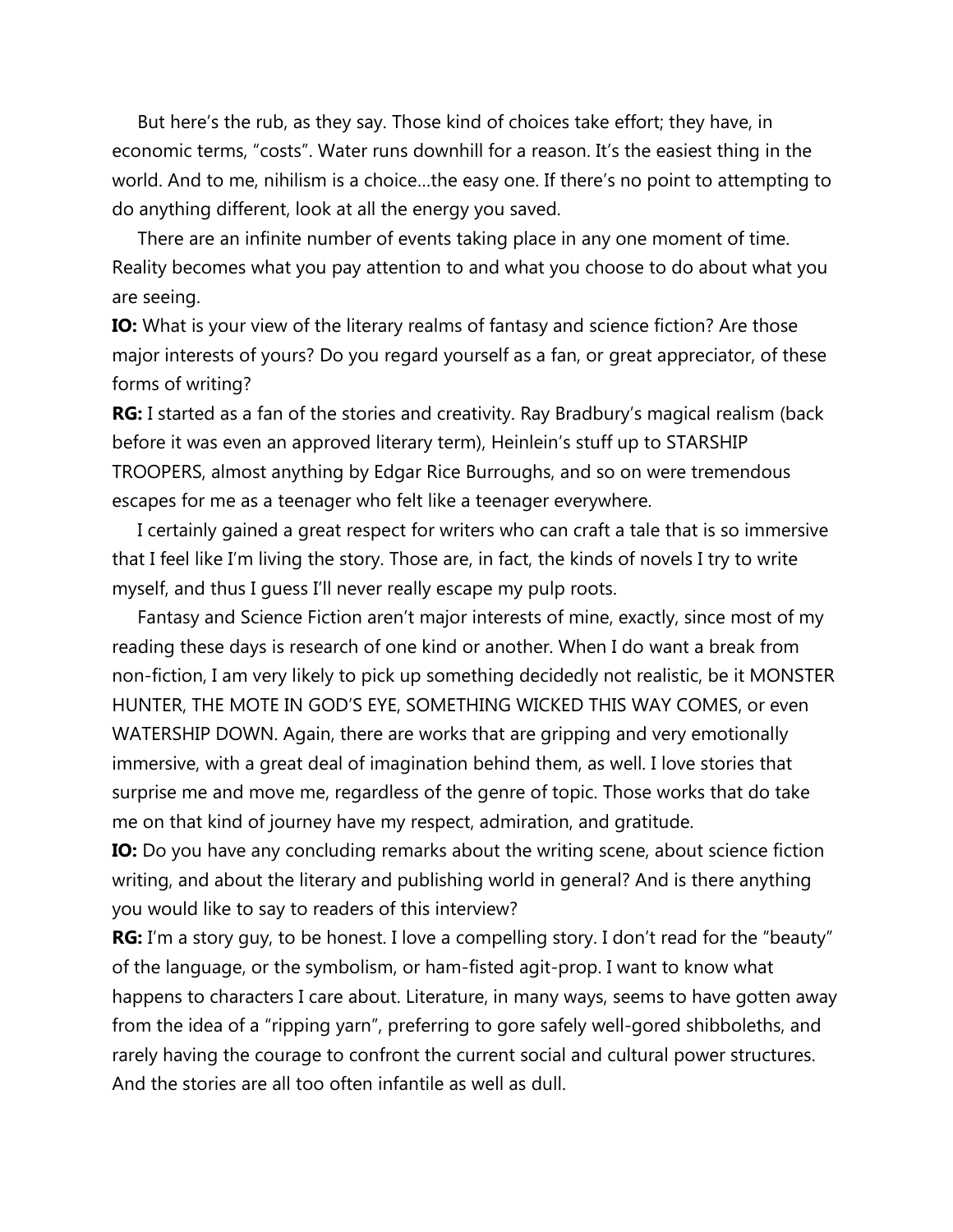The publishing world was always a crap shoot, and traditional publishing appears to be even more incredibly clannish and secret society-ish in terms of only letting the "rights sorts" in the door. Learn how to self-publish. You may not make much money, but, let's face it, most of us were doing this for free long before we tried to make it or get our foot in the door or whichever cliché works for you.

 With self-publishing, you will be telling the stories you want to tell, and you might find that there are people, complete strangers, who tell you your story is the best one they've ever read. As I said, don't quit your day job, but give people a chance to find your good and decent and honorable work. Don't write things that diminish your readers, but create art that uplifts and ennobles.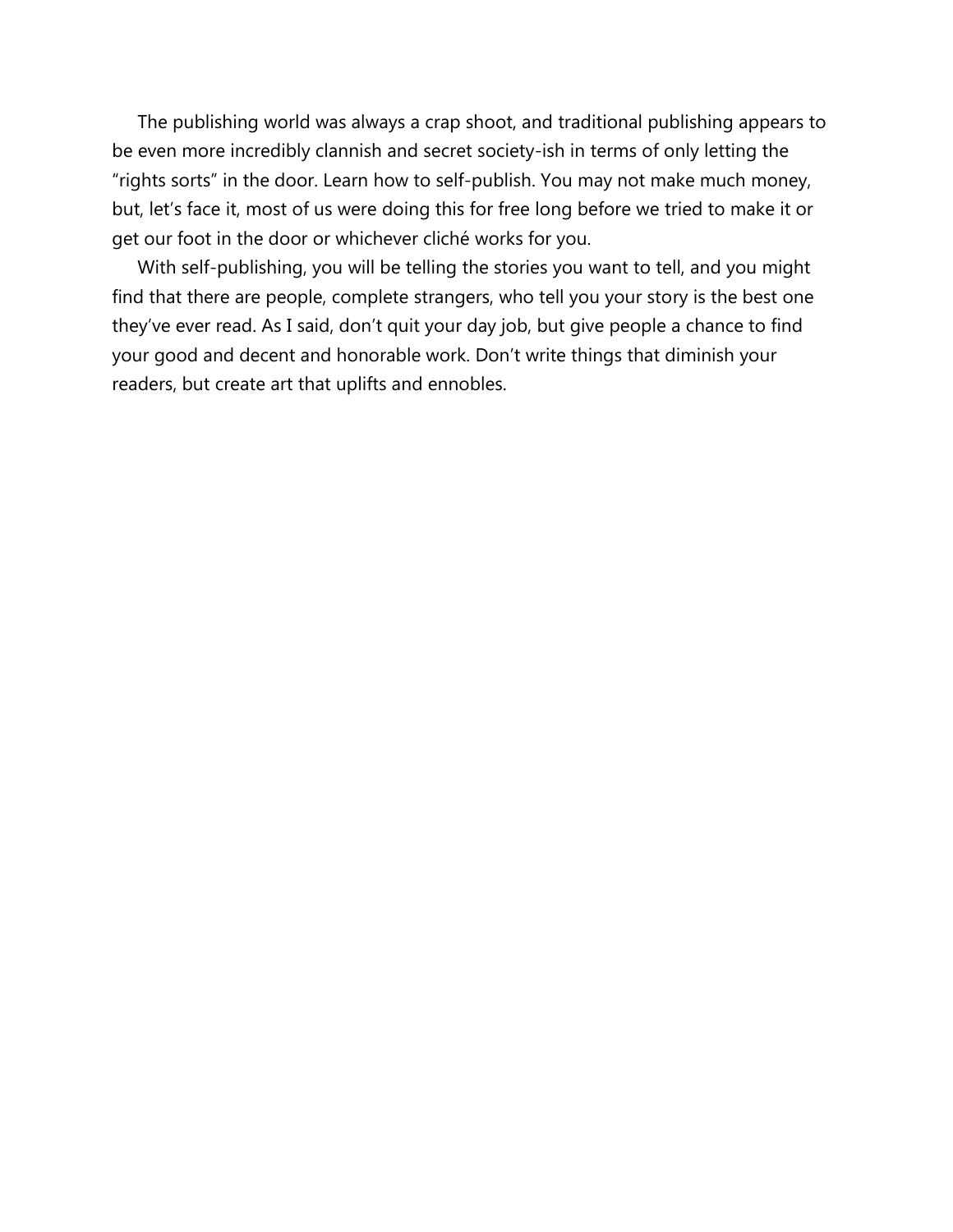**NOTES ON PUBLISHERS by Jefferson Swycaffer**



Are they reputable? Let's talk this over. (Take it from a pro.)

 Every so often it is well to assess the "state of the art" when it comes to professional publication in science fiction and fantasy. The current evaluation is, as is quite typical, both good and bad.

 The good part is that science fiction novels are being professionally published, and they are quite good. They are fantastic! They're great! The writing we find today rivals the best of the classical era, the "high water mark" of the era of "2001: A Space Odyssey", "Dune", "Lord of the Rings", or the Foundation trilogy. We are consistently treated to great fiction, rewarding to read, entertaining always, thoughtful enough to qualify under the rubric of "The Literature of Ideas", and stirring enough to evoke the treasured "Sense of Wonder". If one were sentenced by some quixotic judge to read nothing but books published since A.D. 2020, one would find it no great hardship.

 The bad part is that this is a grievously difficult epoch for newcomers to break into the field. The Big Publishers have consolidated, and they are, for obvious reasons, more interested in big blockbusters and best-selling series, and far less interested—to the point of exclusion—in "midlist" adventures, lesser triumphs, and standalone books of only modest sales numbers.

 It would be impossible for Ursula K. LeGuin or Samuel R. Delany to begin their careers today. LeGuin's collection of stories, "The Wind's Twelve Quarters" or even Delany's prize-winning novel "The Einstein Intersection", could not be published in today's market environment. They would earn polite, even admiring rejection slips, but they would not be taken up by Harper & Row or Ace Books, the publishers who published them in their day.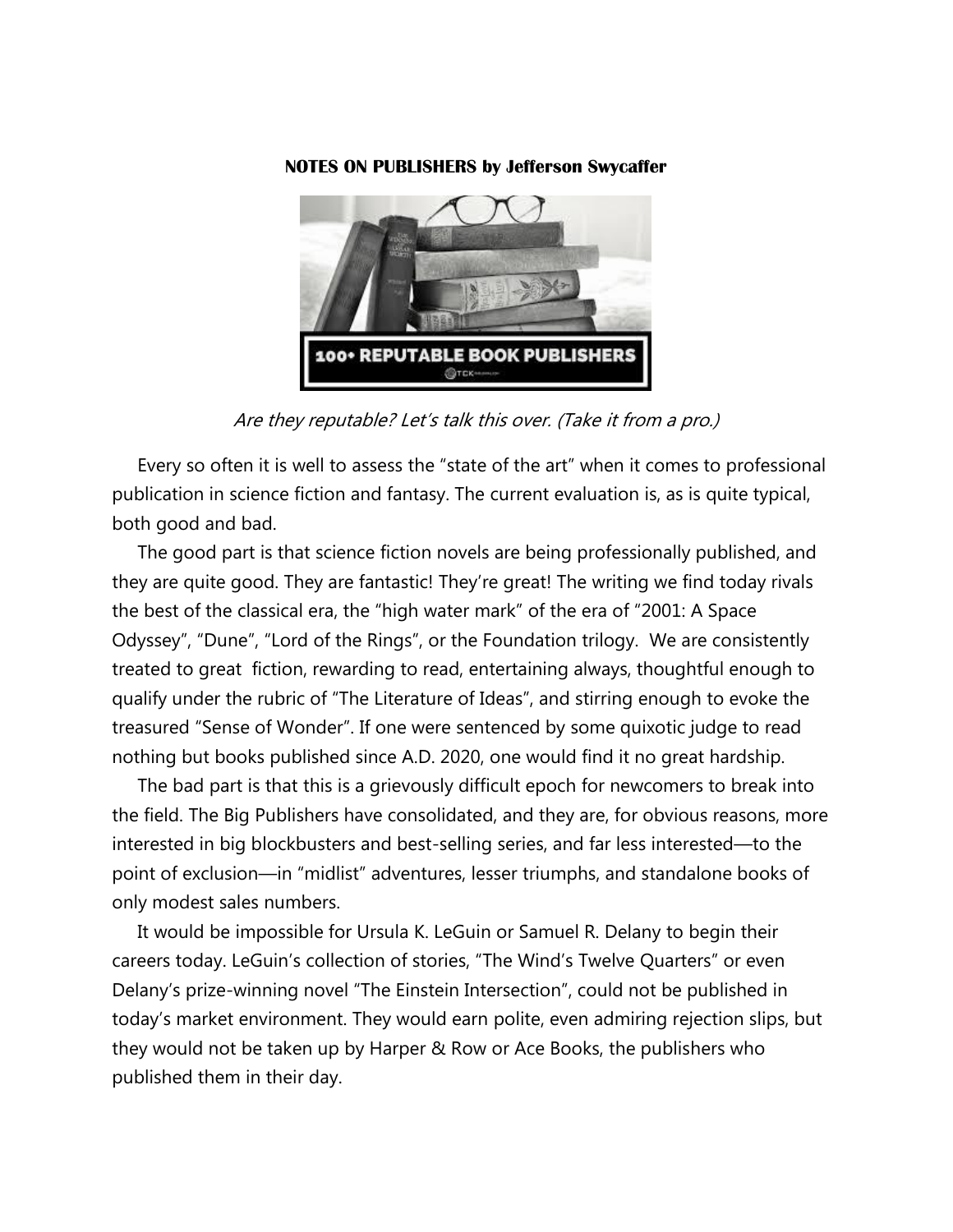One ameliorating factor is Amazon Books and Kindle self-publishing. This is, in essence, today's substitute for the midlist of yore. This is where newcomers can arrive and be noticed. This is the great democratic sprawl, the free-for-all of the free market, where everyone starts on an equal footing, and success is measured solely by—success! The competition is ferocious, yet condign. The readership participates, not only by their purchases, but by their reviews. There are little angles, like Amazon Advertising, a "cost per click" service useful in promotion and marketing. There are third-party services, like BookBub, that highlight current "deals and steals". But ultimately, success on Amazon is up to the great amorphous readership, We the People, and we like what we like.

 New writers searching for their initial success are warned, sternly, to avoid publishing services, re-write services, agencies that charge reading fees, and the like. Some of these are arrant scams, providing to service at all for far too much money. Others are of some actual value, such as for-hire editors who will correct your grammar and offer suggestions to make the story more exciting. Most of us have good friends who will do these things for us for no cost at all. In the strongest possible terms: never pay someone else to read your work.

 As my first editor said, forty years ago, "Write On". I wish you all the best of luck finding a market and getting paid. But it's a nasty environment and a rotten era, and it is my sorrowful duty to give the discouraging warning: it's a lot harder today than it was in the past.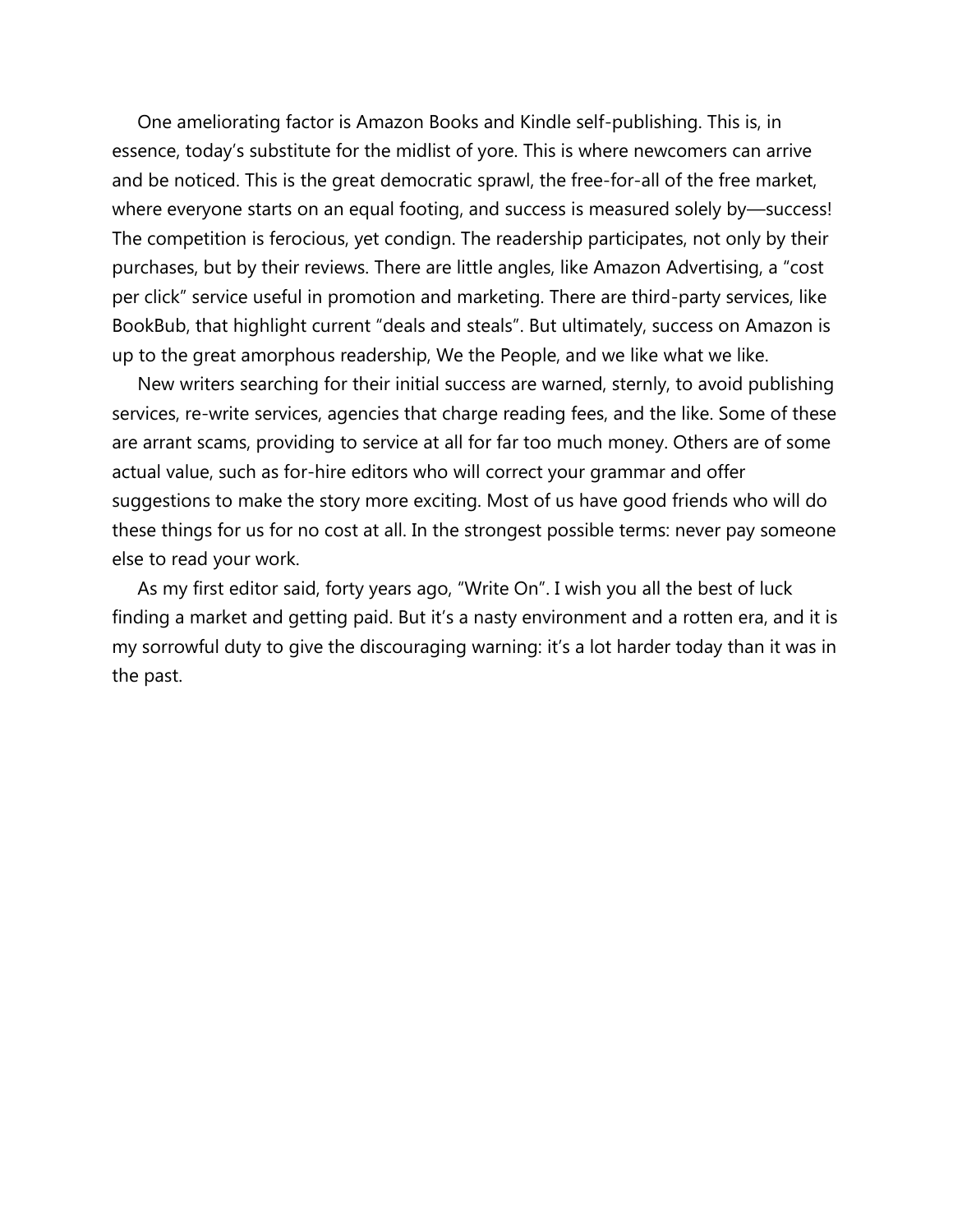AUTHOR INTERVIEW: **Melanie Nilles**

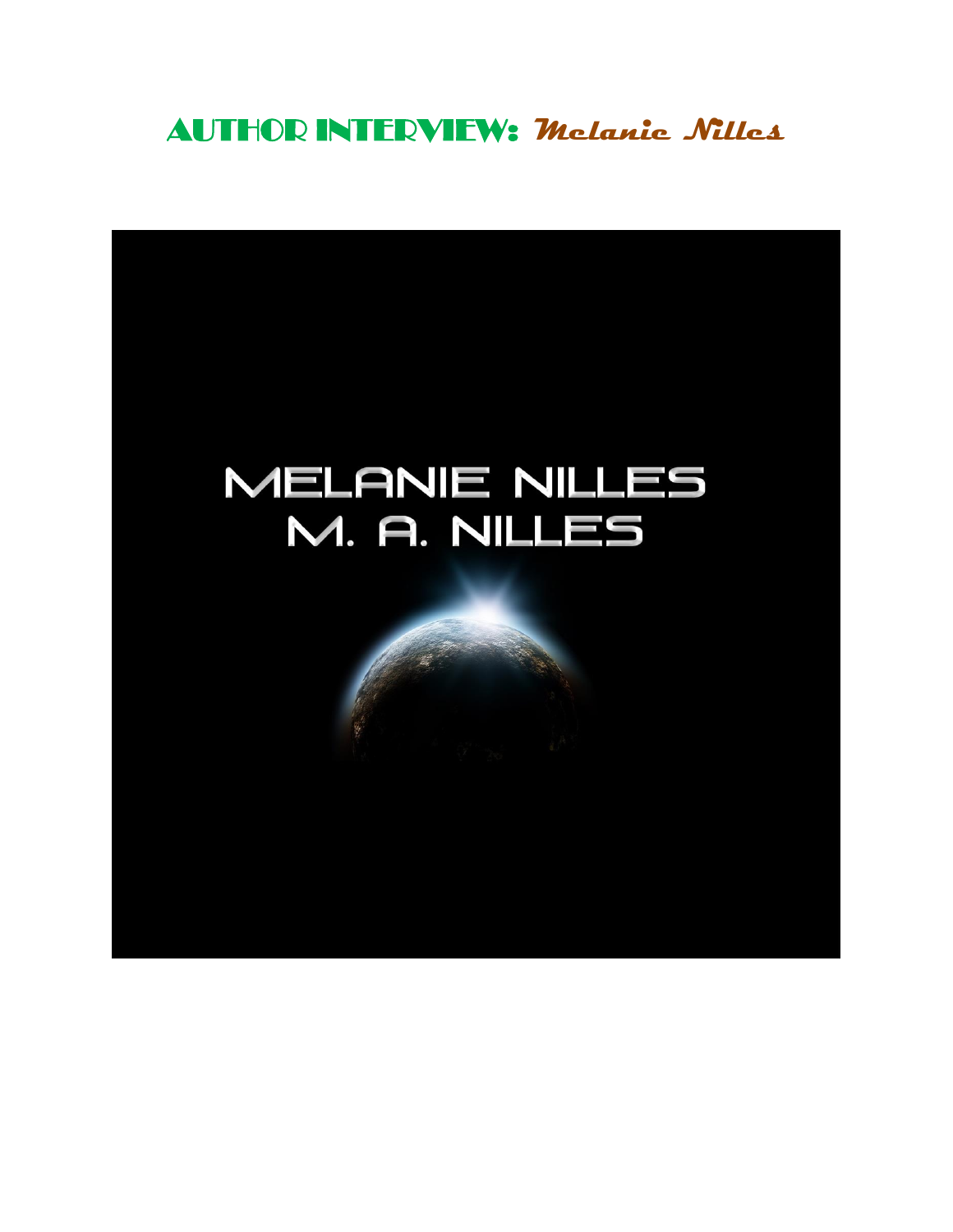

 Melanie Nilles has gotten what appears to be a firm place in the publishing world. She gained a publishing contract and has been writing and publishing since that time. She has a blog in which she discusses her books and from which she reaches out for communication with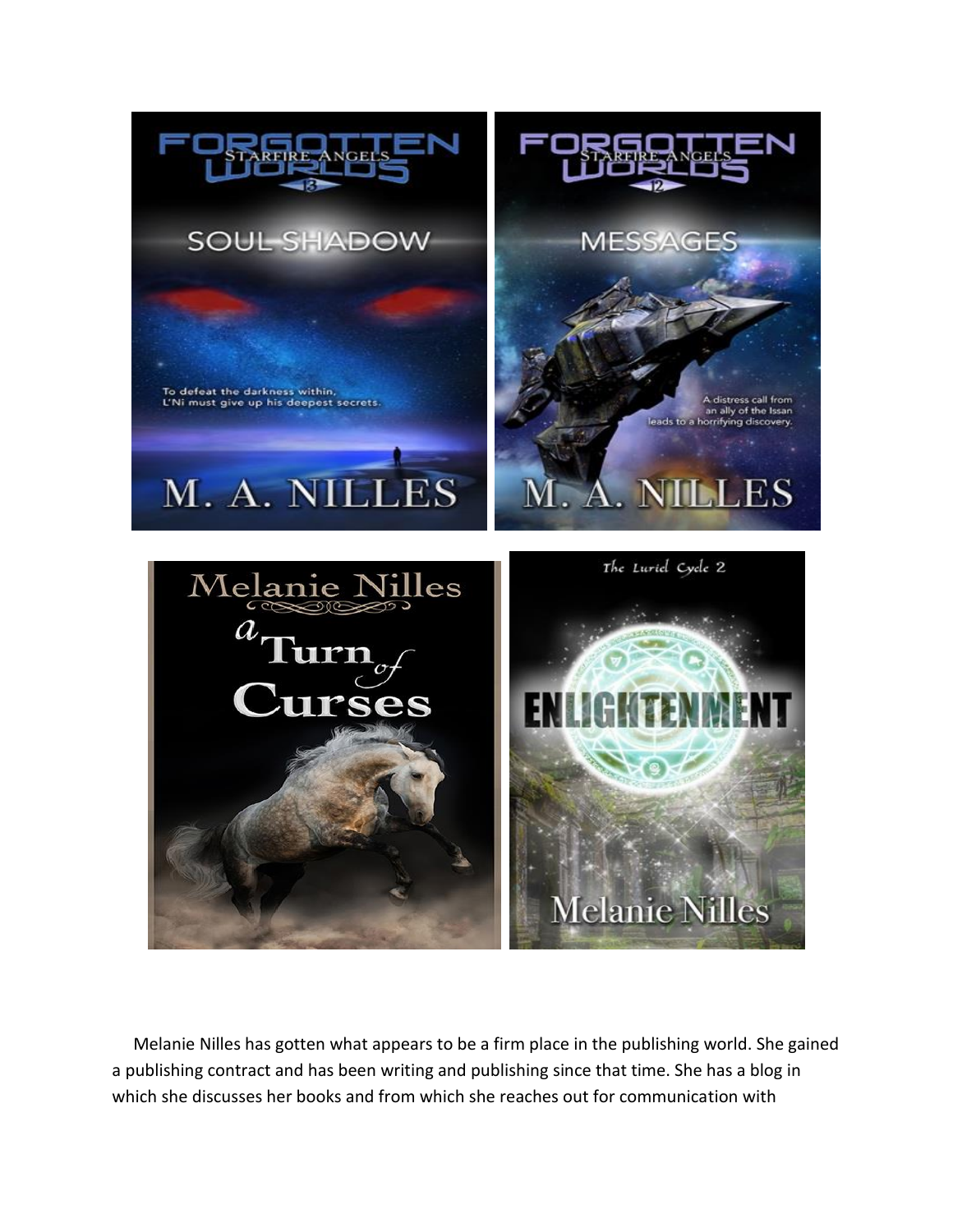readers, much as Roy Griffis does. She can be found at [www.melanienilles.com](http://www.melanienilles.com/) . Her email address is [melanie\\_nilles@yahoo.com](mailto:melanie_nilles@yahoo.com) .

**IO:** I will have to start from the beginning in interviewing you as I have not seen your books. But what we are doing in the National Fantasy Fan Federation is discovering authors and when the interview is published it may be that some people will buy and review the books. They certainly look good on your website. I'll be putting photos of their covers in along with the interview.

 My opening question is, when did you begin writing fiction of this type? **MN:** I always loved science fiction and fantasy. I actually started writing my first science fiction novel during my college freshman year. I won't say when/ A lady doesn't reveal her age. I will say that it was a long time before ebook self-publishing became possible. I'm so glad too. Those early stories were awful. However, my first attempts had some merit. I've adapted the characters into my latest space opera series set in my most popular series. I'm older and wiser and a much better writer than I was decades ago. **IO:** Were there difficulties at first in getting publisher attention?

**MN:** Yes, because, frankly, I sucked. I had a lot to learn about the craft and my work wasn't near ready for prime time. A story idea is one thing, but learning to fully build worlds, cultures, characters, etc. requires a lot of training and practice. Some people have it naturally. Some, like me, need more time to learn the craft. I worked at it for years with the help of writing books, then online critique groups, and then paid editors.

 I finally gained a publisher's attention with one of my fantasy books. It was a small press with a limited contract, so I was able to request my rights back after three years, which I did. I then rewrote a lot of it and republished it as part of the rest of the series. By then, I had self-published several books, including the rest of that series, which was why I had requested the rights back.

**IO:** What was the first book you published? Which publisher was it?

**MN:** I guess I almost answered this above. Mundania Press published DRAGON PROPHECY, which is now LEGEND OF THE WHITE DRAGON: PROPHECY.

**MN:** What processes did you go through in getting the first publication?

**IO:** I sent out queries and waited until they responded with an offer. It was a good feeling to know that SOMEONE was interested in my writing, and their contract was fair, as I mentioned.

**IO:** What is your main reason for writing? What do you wish to express and convey to readers?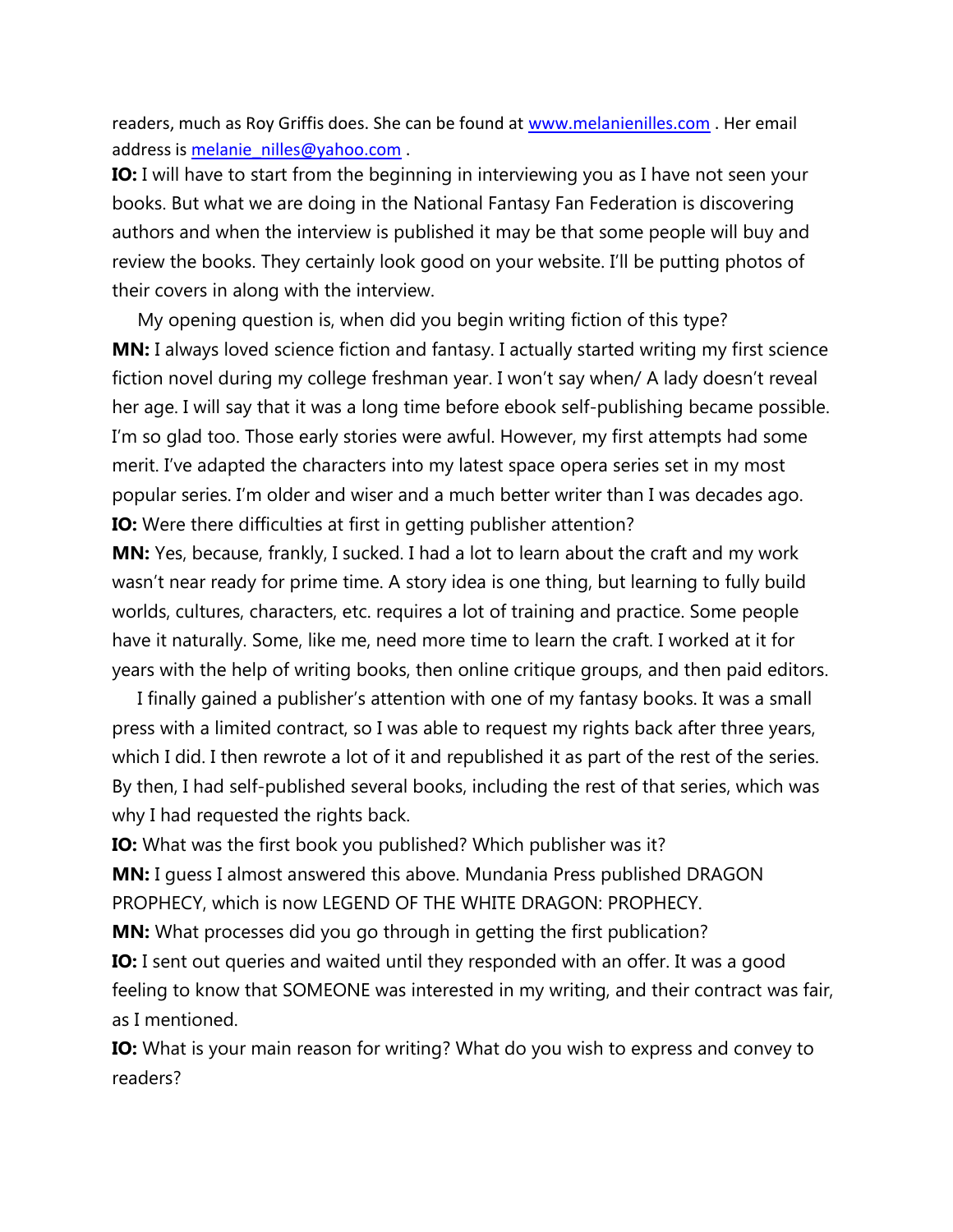**MN:** I write first for myself. In the beginning it was because I couldn't find books that I wanted to read and I wanted to tell stories. Writing has always been about having fun with my own ideas. If other people like it, great. If not, I try not to think too much about it. I hope to please a majority of readers but know that it's impossible to please everyone, so I set out to please myself first. If no one ever read my stories again, I'd still write; but if my stories have meaning for someone else, I consider that a blessing. To not be able to write would be a nightmare.

**IO:** How have your books been doing on the market?

**MN:** I've been publishing since 2009 and rode the height of the ebook wave that came in 2012. It was in that time that I had enough sales to later qualify for the new selfpublishing requirements for membership in SFWA.

 It's not so easy now to sell books as it used to be, but that's the business cycle for you. I wasn't among the earliest to jump on when Amazon started what is now KDP but I was there in the early stages. I've seen the coming and going of scammers on Amazon and the different programs they implemented that became more competitive and also the influx of everyone writing and publishing so that it's even more difficult to get noticed. Discovery is the hardest part of book selling. It's hard to get noticed among the nearly endless flood of other books.

 Now, you almost can't sell anything without advertising somewhere or keeping a mailing list to send out new release notifications. Back in the early days, just getting on the right "also-boughts" listing on an Amazon item page would get your book in front of people. Now, it seems that the only "Products related to this item" on Amazon are sponsored. You have to pay to play. That's the long way of saying that my books do well as long as I pay for advertising. It's nowhere near the sales I had before they changed their system. (Yes, I do have some resentment about that, because I remember the old way where promotion was basically free.

**IO:** These are questions asked from the viewpoint of the NFFF. The NFFF president got me your name and arranged for the interview. My interviews are designed to describe how the publishing situation is and to introduce the members to writers, as well as get them interested in books. I have three more questions. First, do you hear back from any readers about what they have read? What sort of things did they have to say? **MN:** Over the years, I heard back from readers. Most of those fan emails have been for my STARFIRE ANGELS series, but that was my young adult series when YA was super hot (2009-2012) on the market. Most of my reader letters have been about that series,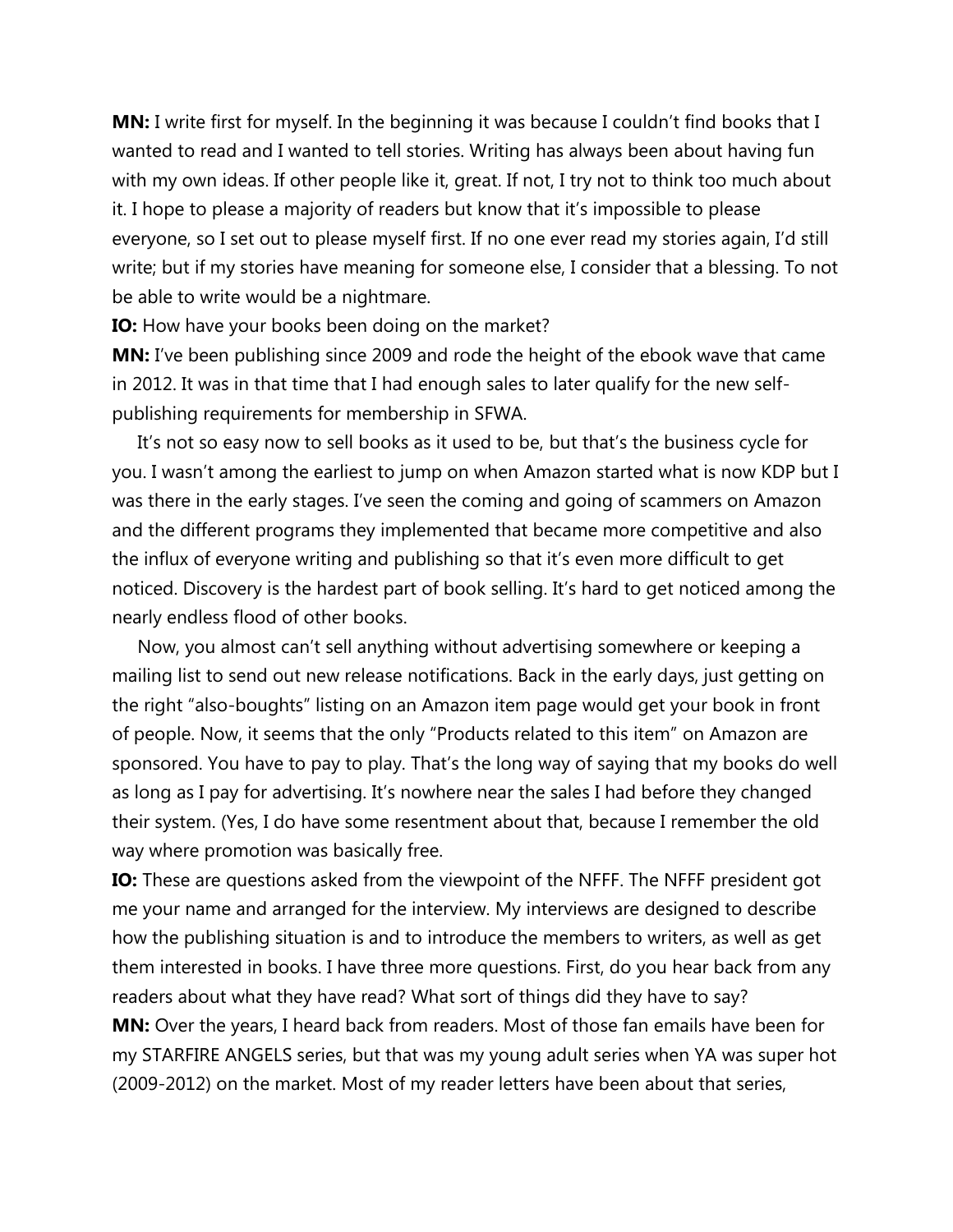particularly how they wanted more Raea and Elis, which is why that ended up becoming five books. Then I wanted to continue with the series but not write that part into the ground and ruin the characters, so I created expansion series with other characters. My own daughters asked me to write more books with the two characters, but I told them what I told the readers who asked for more—I didn't want to ruin the characters. Now, if I touch on them, they have cameos in the newer expansions.

 I respond to all readers who contact me. It's this enthusiasm that keeps a writer going.

 [Melanie included some quotes from letters from fans of the books. They were very enthusiastic and many described themselves as fans.]

**IO:** Were there reviews of your books? What would you quote from these reviews? **MN:** My books have reviews. Starfire Angels has the most, but I haven't promoted much of the other books. SA is my most popular series and the world in which I enjoy writing the most. In the early years of publishing that series, I found book bloggers to review it and readers reviewed it. I have used review quotes in promotions. Now that retailers allow ratings without reviews, it's hard to get reviews, unless you use services like Booksprout.

**IO:** Do you converse much with other writers of fantasy and science fiction about the books you are writing?

**MN:** Oh, yes. I've belonged to different groups through the years that I've been writing. I remember Kindleboards when Amanda Hooking hit the bestsellers and Hugh Downey and Daniel Arenson. I knew them and others who have done well when they were in the beginnings of their careers. Then they participated less and eventually I did too, but I shifted to other groups and focused on Facebook for a while. Eventually, I got away from social media in general. I did find a new writers group and joined a smaller social media network because of them. Writers really never give up the network of other writers. It's a form of support that we need for something that is a pretty solitary activity.

 Sorry I didn't reply sooner. It was a busy week—an annual conference that I run for my day job organization every year—and I needed time to recover. It's a lot of fun, a labor of love for me, but also exhausting as I oversee everything going on during the event after putting it all together.

**IO:** Thank you for the interview.